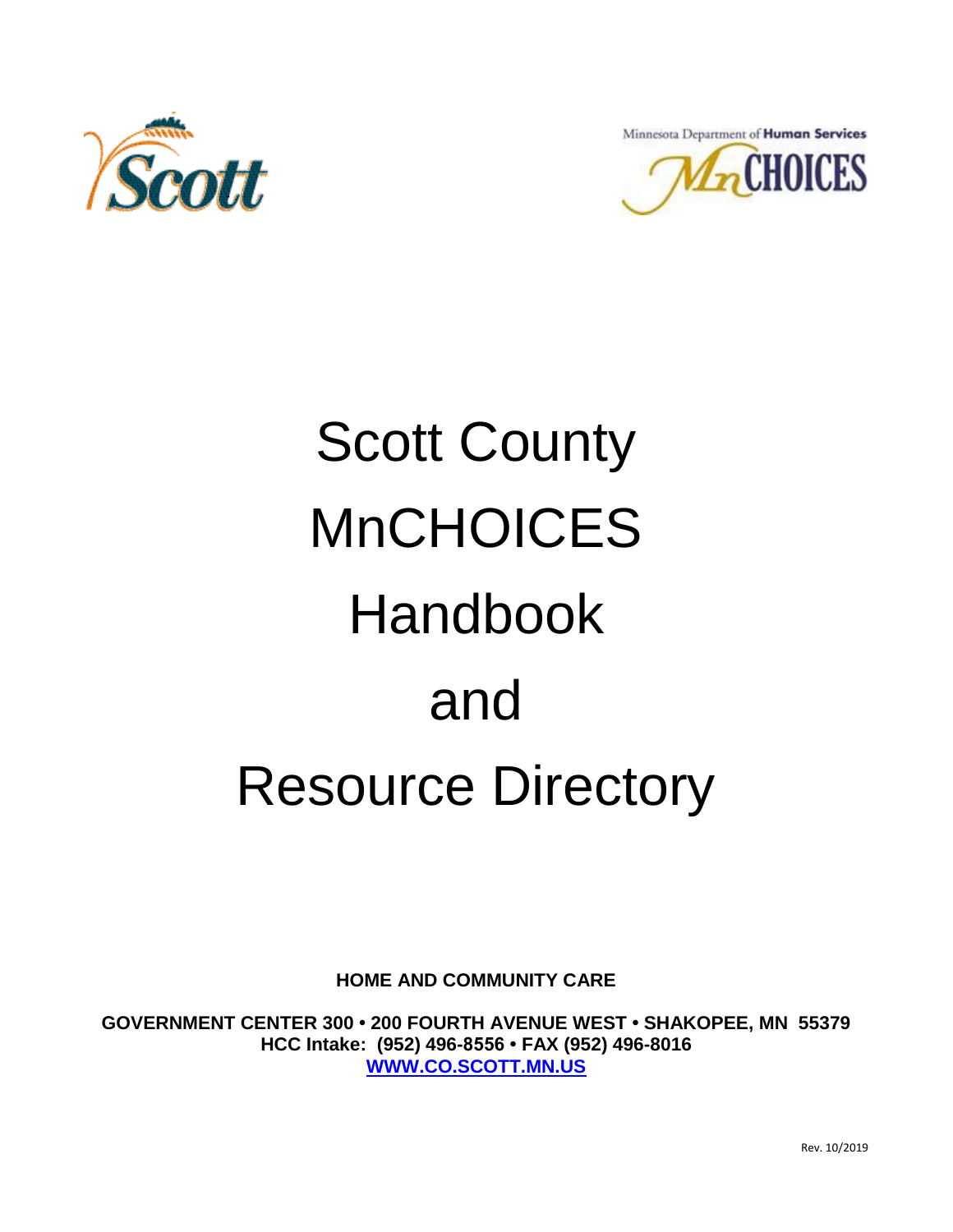# **A list of services and resources can be found in this handbook.**

*\*The information provided in this directory is not an all-inclusive list of all the supports and services that may be available to Scott County residents. You may contact MnHelp.Info, Senior Linkage Line, Disability Hub MN, the yellow pages, your Certified Assessor or Case Manager for additional resources.*

# **Home & Community Care**

The Home and Community Care Programs can help people live in the community as independently as possible. Our services can help the elderly and individuals living with disabilities with service planning and getting the help they need.

#### **Paying for Services**

Some people pay privately for services, or may qualify for funding.

During an assessment visit, our assessors can discuss insurance or other payment sources which would help with the cost of services. Other people are eligible for assistance with part or all of the cost of services through state and federal-funded programs administered through Scott County This is called a Home and Community Based Waiver. Depending on your age and disability type, you may qualify for a waiver:

Alternative Care (AC), Elderly Waiver (EW), Community Access for Disability Inclusion Waiver (CADI), Community Alternative Care (CAC), Brain Injury Waiver (BI) and Developmental Disability Waiver (DD).

### **MnCHOICES Assessment**

The MnCHOICES assessment has been developed to help individuals make decisions about the supports and services that will help them stay in the community while focusing on their needs and preferences.

A Certified Assessor will provide you with an individualized plan of care.

The assessment will help you understand your support needs, and how to get the services to meet your needs.

Learn about the services and the resources available in Scott County that may be accessed to support you and your family.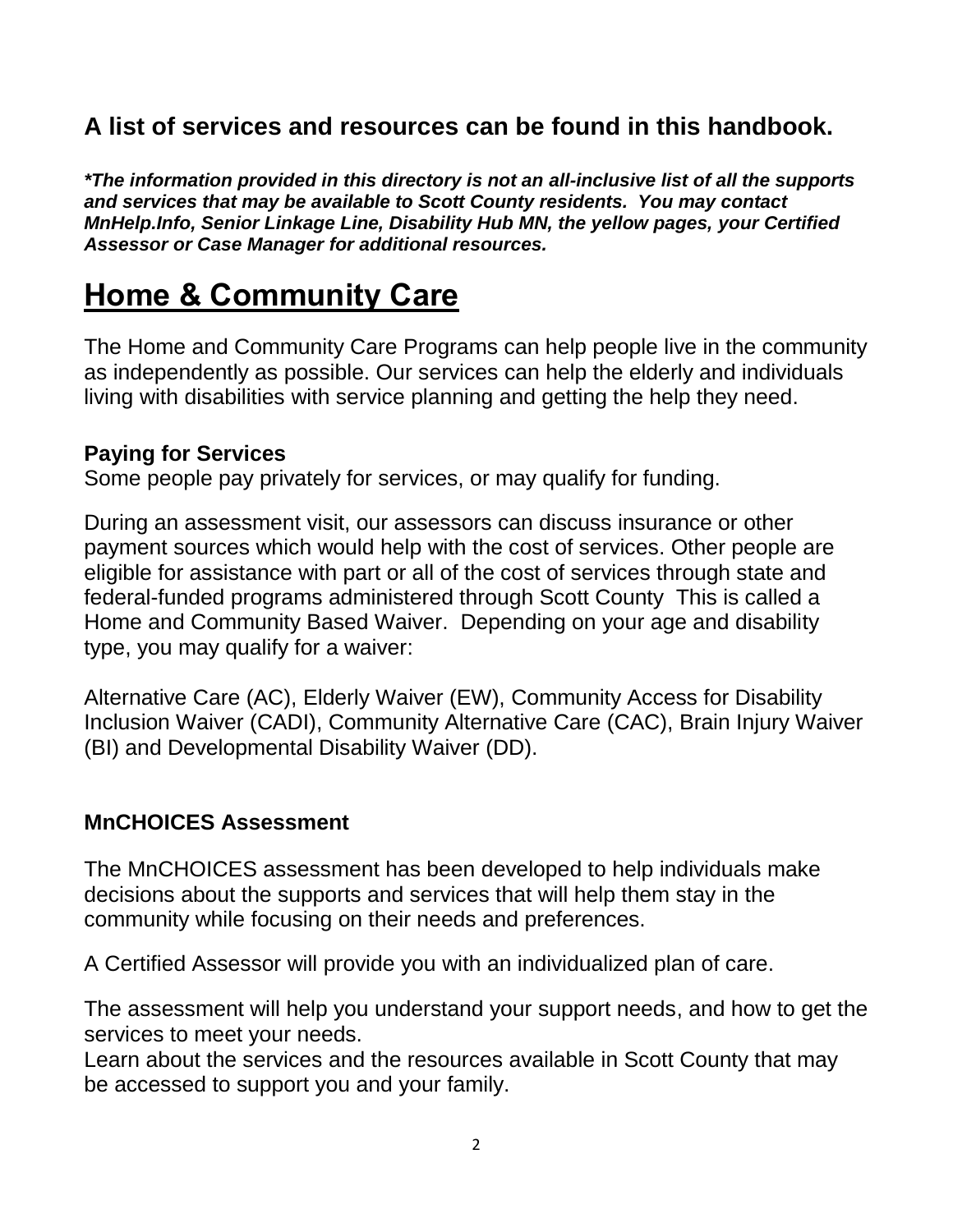| <b>Services offered through a Home and Community Based Waiver:</b> | <u>Pg.</u>      |
|--------------------------------------------------------------------|-----------------|
| Adult Day Care (+ Adult Day Care Bath)                             | 5               |
| <b>Assistive Technology</b>                                        | 5               |
| <b>Behavioral Support</b>                                          | $6\phantom{1}6$ |
| <b>Case Management</b>                                             | 6               |
| <b>Chore Services</b>                                              | $\overline{6}$  |
| <b>Companion Services</b>                                          | $\overline{7}$  |
| <b>Consumer Directed Community Supports</b>                        | $\overline{7}$  |
| <b>Crisis Respite</b>                                              | 8               |
| <b>Customized Living Services (Assisted Living)</b>                | 8               |
| Day Treatment & Habilitation                                       | 10              |
| Environmental Accessibility Adaptions - Home                       | 10              |
| Environmental Accessibility Adaptions - Vehicle                    | 11              |
| <b>Family Counseling</b>                                           | 11              |
| <b>Family Caregiver Coaching, Counseling and Training</b>          | 11              |
| Foster Care – Family and Corporate                                 | 11              |
| <b>Home Delivered Meals</b>                                        | 12              |
| <b>Homemaker Services</b>                                          | 12              |
| <b>Home Health Aide</b>                                            | 13              |
| <b>Housing Access Coordination</b>                                 | 14              |
| <b>Independent Living Skills Training</b>                          | 14              |
| <b>Personal Emergency Response Systems</b>                         | 15              |
| <b>Personal Support</b>                                            | 16              |
| <b>PCA</b>                                                         | 15              |
| <b>Prevocational Services</b>                                      | 17              |
| <b>Residential Care Services</b>                                   | 17              |
| Respite Care Services (In Home and Out of Home)                    | 18              |
| <b>Skilled Nurse Visit</b>                                         | 18              |
| <b>Specialist Service</b>                                          | 19              |
| <b>Specialized Supplies and Equipment</b>                          | 19              |
| <b>Structured Day Program</b>                                      | 20              |
| <b>Supported Living Services</b>                                   | 20              |
| <b>Supported Employment</b>                                        | 20              |
| Therapies: PT, OT, ST, an RT                                       | 21              |
| <b>Transitional Services</b>                                       | 21              |
| Transportation                                                     | 22              |

\*Service options may vary depending on your age or disability type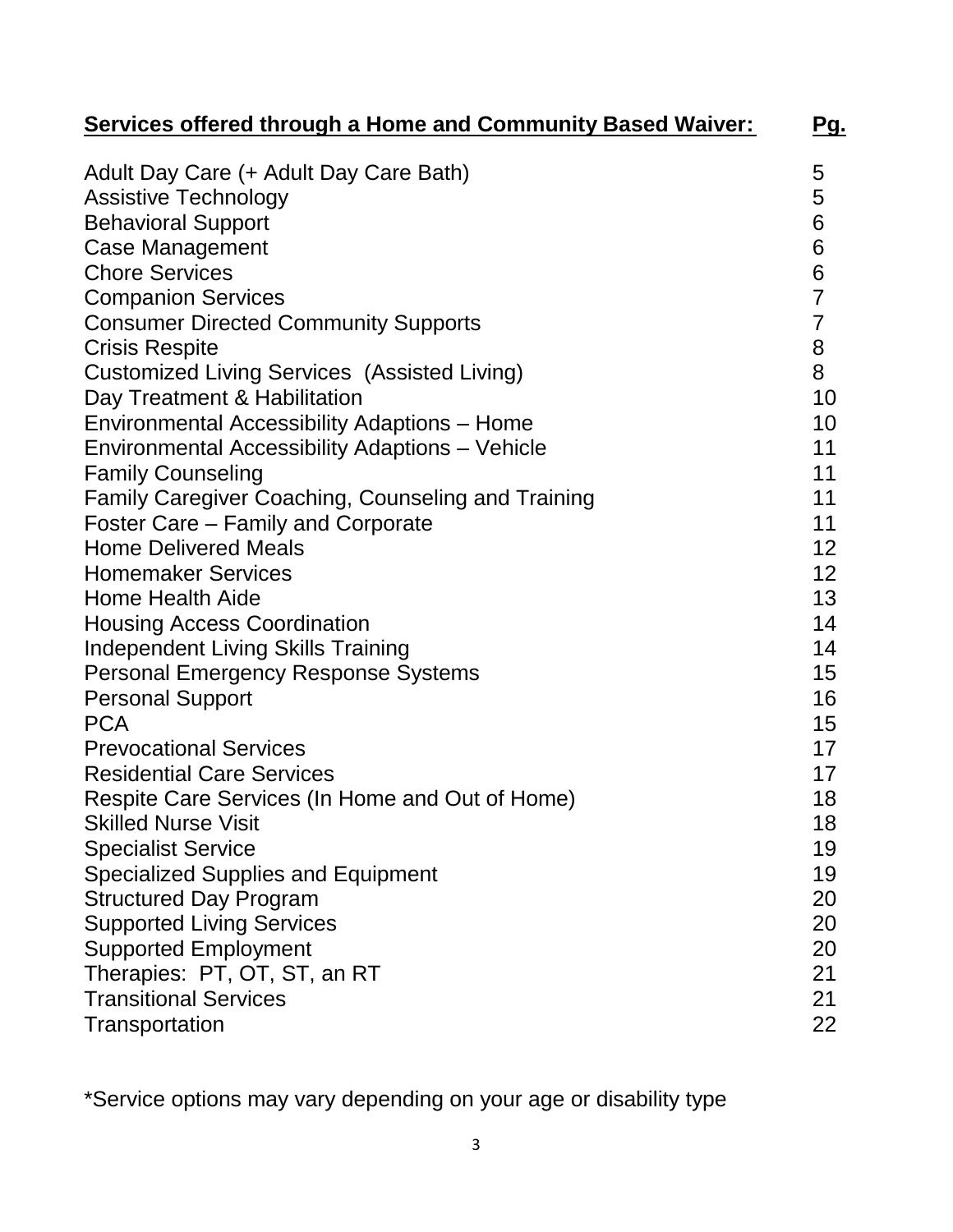# **Other Resources: Pg.**

| Advocacy/Legal                                | 23 |
|-----------------------------------------------|----|
| Caregiver Support/ Support Groups             | 23 |
| <b>CAP Agency</b>                             | 23 |
| <b>Clinics</b>                                | 24 |
| <b>Dental Providers</b>                       | 24 |
| <b>Food Support</b>                           | 25 |
| <b>Geriatric Behavioral Evaluation</b>        | 25 |
| Guardianship                                  | 25 |
| <b>Hearing Providers</b>                      | 25 |
| <b>Helping Organizations</b>                  | 25 |
| <b>Hoarding Help Resources</b>                | 26 |
| <b>Homeless/ Shelter Resources</b>            | 26 |
| Hospice                                       | 27 |
| <b>Hospitals</b>                              | 27 |
| Housing / Apartments                          | 27 |
| <b>LGBTQ</b>                                  | 28 |
| <b>Mental Health Resources</b>                | 28 |
| Nursing Homes / Rehabilitation                | 29 |
| Pet Resources (For Low Income Individuals)    | 30 |
| <b>Representative Payee Services</b>          | 30 |
| <b>Scott County Health and Human Services</b> | 30 |
| <b>Senior Clubs</b>                           | 30 |
| Senior Employment                             | 31 |
| <b>Service Animals</b>                        | 31 |
| <b>Suicide Prevention</b>                     | 31 |
| <b>Support Groups</b>                         | 31 |
| <b>Veteran's Resources</b>                    | 32 |
| <b>Vision Providers</b>                       | 32 |
| <b>Volunteer Opportunities</b>                | 32 |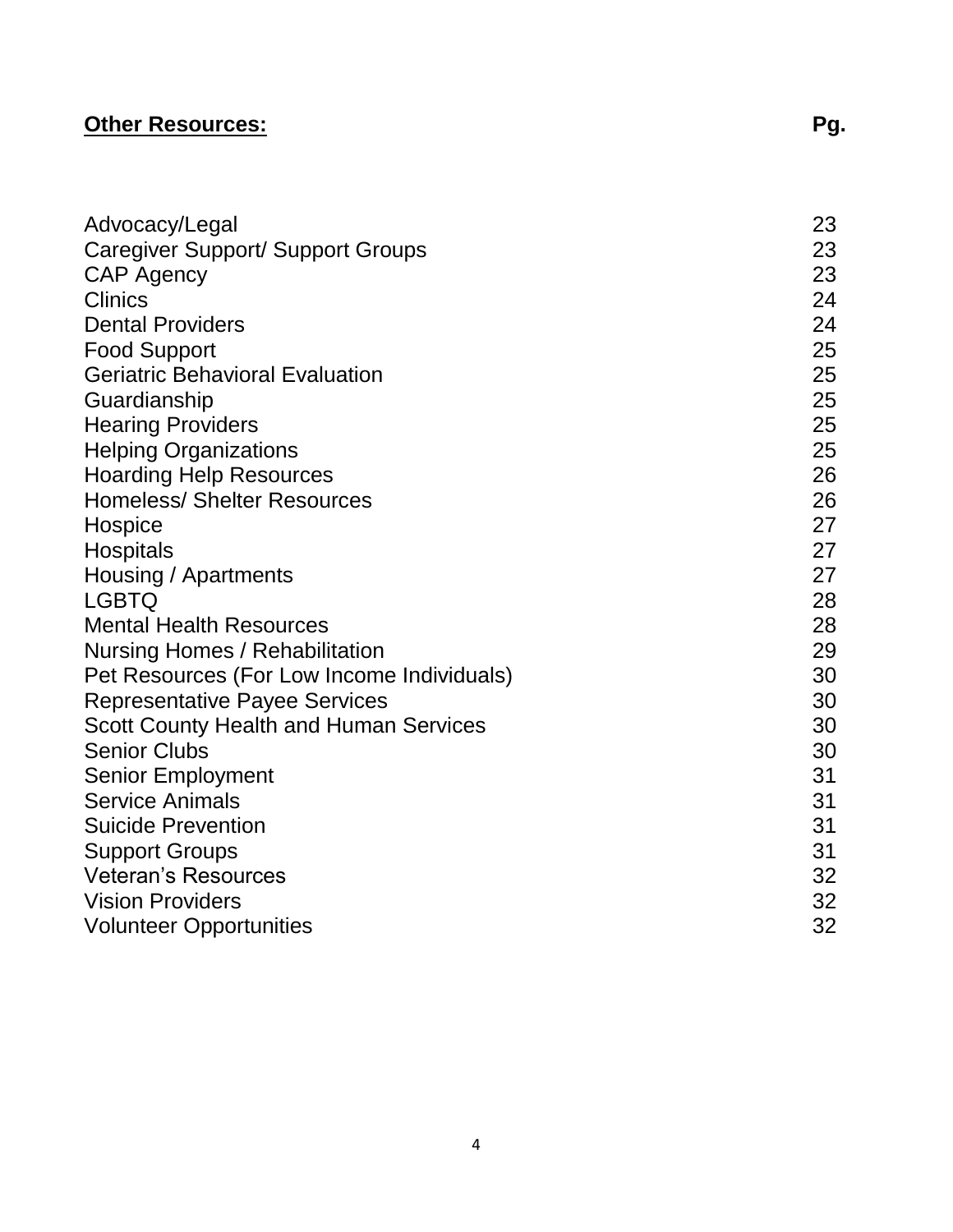#### **Waiver Service Definitions and Providers Serving Scott County:**

*\*Scott County does not assume responsibility for endorsing Providers listed.*

The following Providers listed, are those who provide service to individuals Who live in Scott County and surrounding areas. *This is not an all inclusive list*. For a more detailed Provider search go to www.MinnesotaHelp.info®: <https://www.minnesotahelp.info/Index>

#### **Adult Day Care:**

Adult Day Services provide individualized program of activities designed to meet the health and social needs of a person age 18 or older who has a functional limitation and needs supervised care outside of his or her residence during the day. Activities, meals, snacks and bathing can be provided.

| <b>Cam Le Vietnamese Center</b>      | 651-442-0307 |
|--------------------------------------|--------------|
| Ebenezer Ridges                      | 952-898-8400 |
| Encore                               | 952-442-7660 |
| <b>Golden Time Adult Day Care</b>    | 952-226-3111 |
| Lao Senior Healthy Life Center       | 612-227-1691 |
| <b>Legacy Adult Day Care</b>         | 763-231-8898 |
| <b>MS Achievement Center</b>         | 612-672-2847 |
| <b>Phoenix Cove Adult Day Center</b> | 952-649-8155 |
| <b>Prairie Adult Care</b>            | 952-949-3126 |
| <b>Touching Lives</b>                | 952-465-0555 |
| Kang Le Adult Day Care Center        | 612 207-6825 |
| <b>Universal Adult Day</b>           | 763-999-4788 |
|                                      |              |

#### **Assistive Technology:**

Devices, equipment or a combination of both that improve the person's ability to **c**ommunicate in the community**,** control or access their environment**,** or perform activities of daily living.

| EquipALife          | 763-479-8239 |
|---------------------|--------------|
| Technology for Home | 612-968-0832 |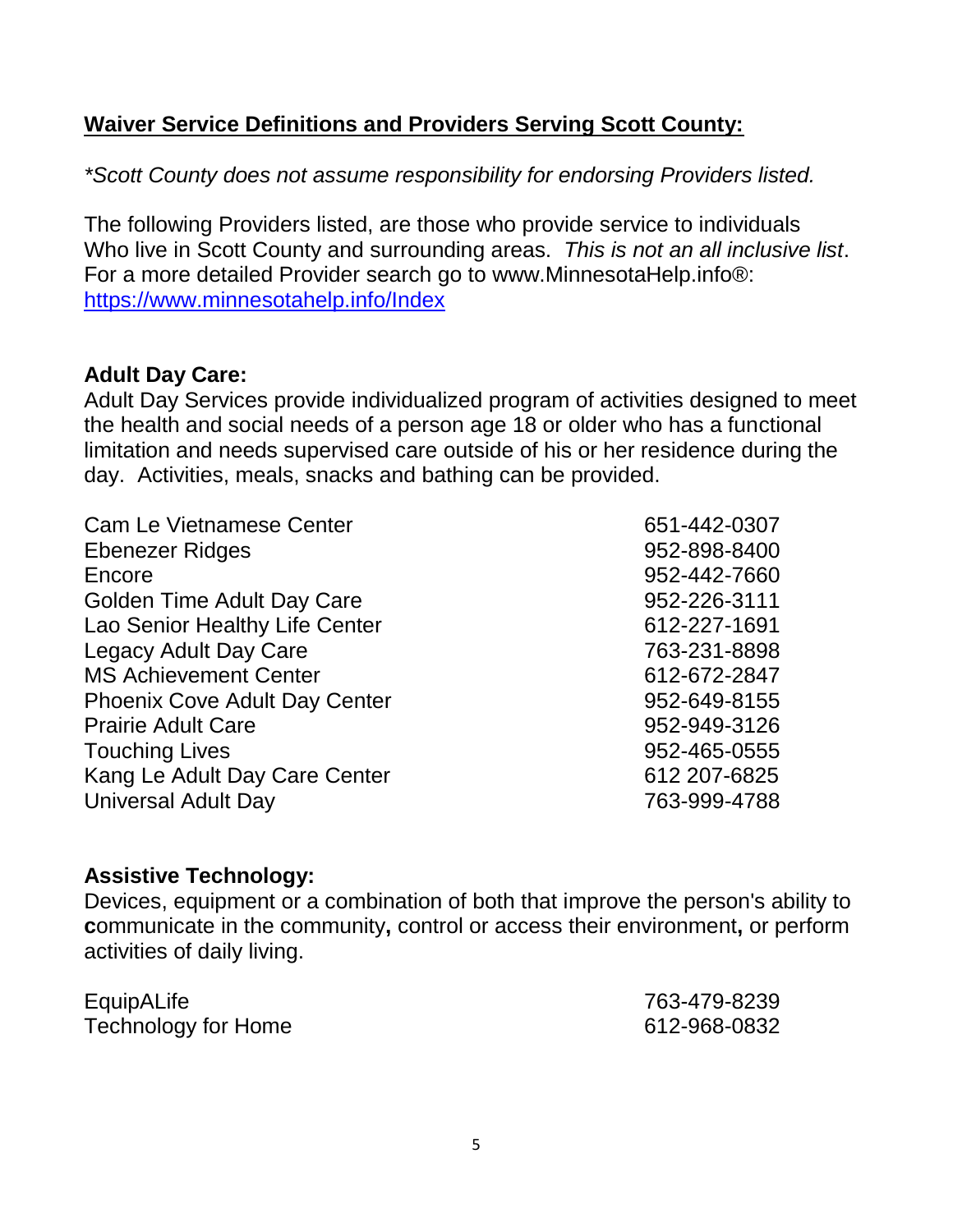#### **Behavioral Supports:**

Services provided by varying levels of professionals, to increase positive behavior and decrease or eliminate severe or challenging behavior.

| <b>Associated Clinic of Psychology</b>         | 612-925-6033 |
|------------------------------------------------|--------------|
| <b>Courage Kenny</b>                           | 612-775-2215 |
| <b>Howry Residential Services</b>              | 651-917-9111 |
| Integrity Living Options, Inc.                 | 612-236-1729 |
| Mains'l                                        | 763 494-4553 |
| <b>Option Family &amp; Behavioral Services</b> | 651-994-4919 |
| Owakihi (Common Link)                          | 651-451-1344 |
| <b>TBI Metro Services</b>                      | 612-869-3995 |
|                                                |              |

#### **Case Management:**

Services that assist persons on a waiver to access needed waiver and State plan services, as well as needed medical, social, educational and other services, regardless of the funding source. A Case Manager can coordinate services, develop a service plan, and evaluate and monitor those services.

| <b>Scott County Human Services</b> | 952-445-7751 |
|------------------------------------|--------------|
| <b>Pinnacle</b>                    | 612-977-3969 |
| <b>Thomas Allen</b>                | 651-789-1200 |

*\*If you are over the age of 65 and receiving Medical Assistance, you may be assigned a Case Manager with your Health Plan to manage your services. (Blue Cross, Health Partners, Medica or U-Care)*

#### **Chore Services:**

Assistance provided to elderly persons, or their primary caregiver, to help maintain a clean, sanitary and safe environment. Services may include: dumpster rental or refuse disposal, extermination and pest control, general indoor and outdoor home maintenance (e.g., lawn care, snow removal), heavy household chores, or packing the person's belongings.

| <b>Accurate Home Care</b>        | 763-633-3800 |
|----------------------------------|--------------|
| Advanced Care, Inc.              | 612-721-1957 |
| <b>CAP Agency Chore Services</b> | 952-402-9835 |
| In Home Personal Care Inc.       | 763-546-1000 |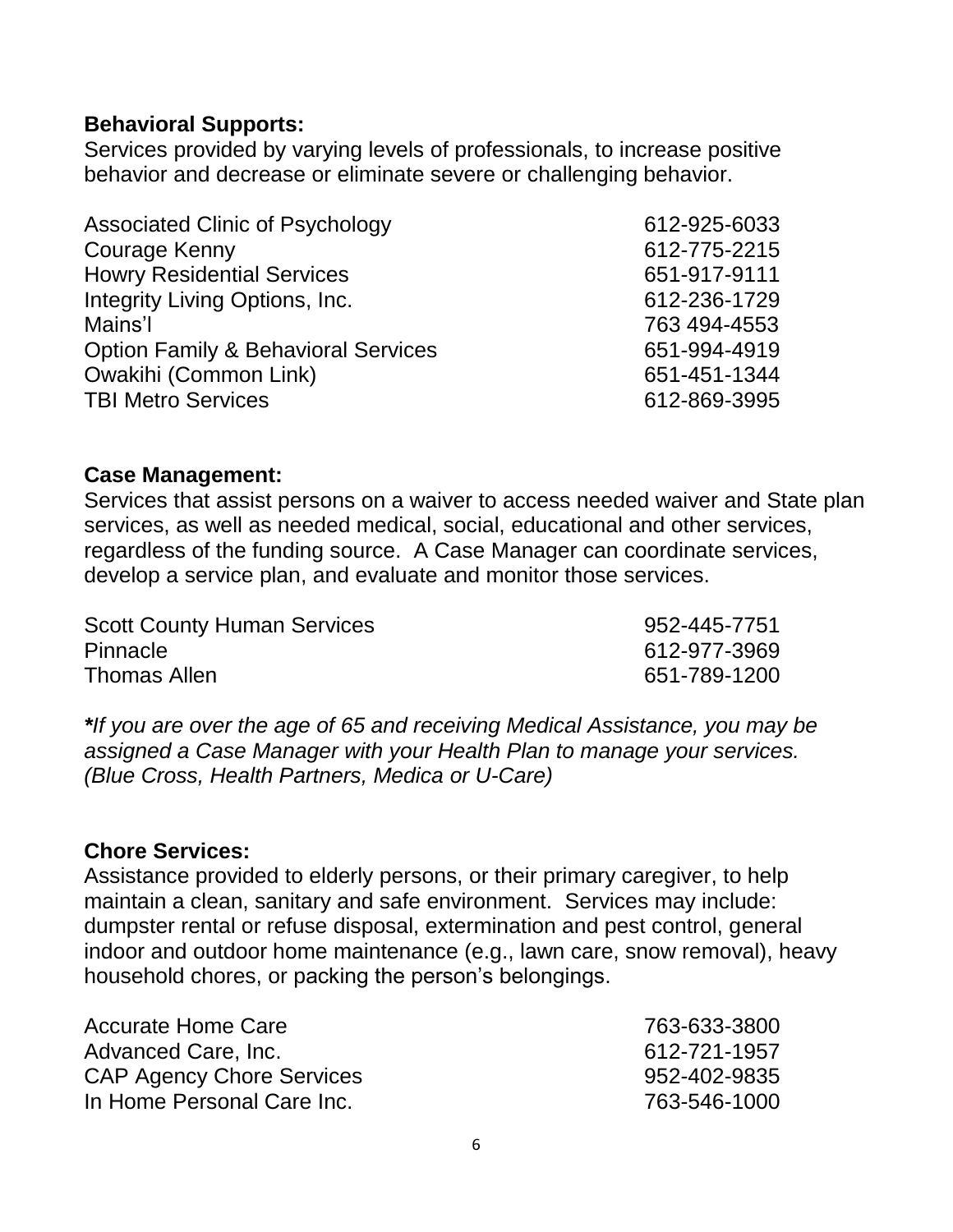| Help At Your Door      | 651-642-0918 |
|------------------------|--------------|
| Scene Clean            | 612-643-0911 |
| Service Master Co.     | 952-445-5233 |
| The Cleaning Authority | 952-223-5711 |

#### **Companion Services:**

Non-medical care, supervision and socialization provided to a person age 18 or older. Companions may provide support in the home, or help a person integrate with events and activities in the community.

| <b>Scott County Volunteer Services</b> | 952-496-8169 |
|----------------------------------------|--------------|
| <b>Trinity Home Health Care</b>        | 952-465-1959 |
| <b>Lutheran Social Services</b>        | 651-310-9443 |

#### **Consumer Directed Community Supports:**

Service option available under the BI, CAC, CADI, DD and EW waivers that gives persons more flexibility and responsibility for directing their services and supports, including hiring and managing direct care staff.

CDCS has a flexible range of allowable services, supports and/or items that can be tailored to meet a person's needs in addition to those currently available through MA waivers. A person can choose to receive traditional waiver services and/or design his or her own services using CDCS.

*\*Further details provided by Case Management.*

*A CDCS Consumer Handbook is available by request or found on DHS website*: <https://edocs.dhs.state.mn.us/lfserver/Public/DHS-4317-ENG>

Individuals accessing CDCS must use one of the following Fiscal Support Entities to manage funding:

| 651-895-8030 |
|--------------|
| 320-469-4546 |
| 651-454-2732 |
| 763-494-4553 |
| 763-450-5041 |
| 952-854-6364 |
|              |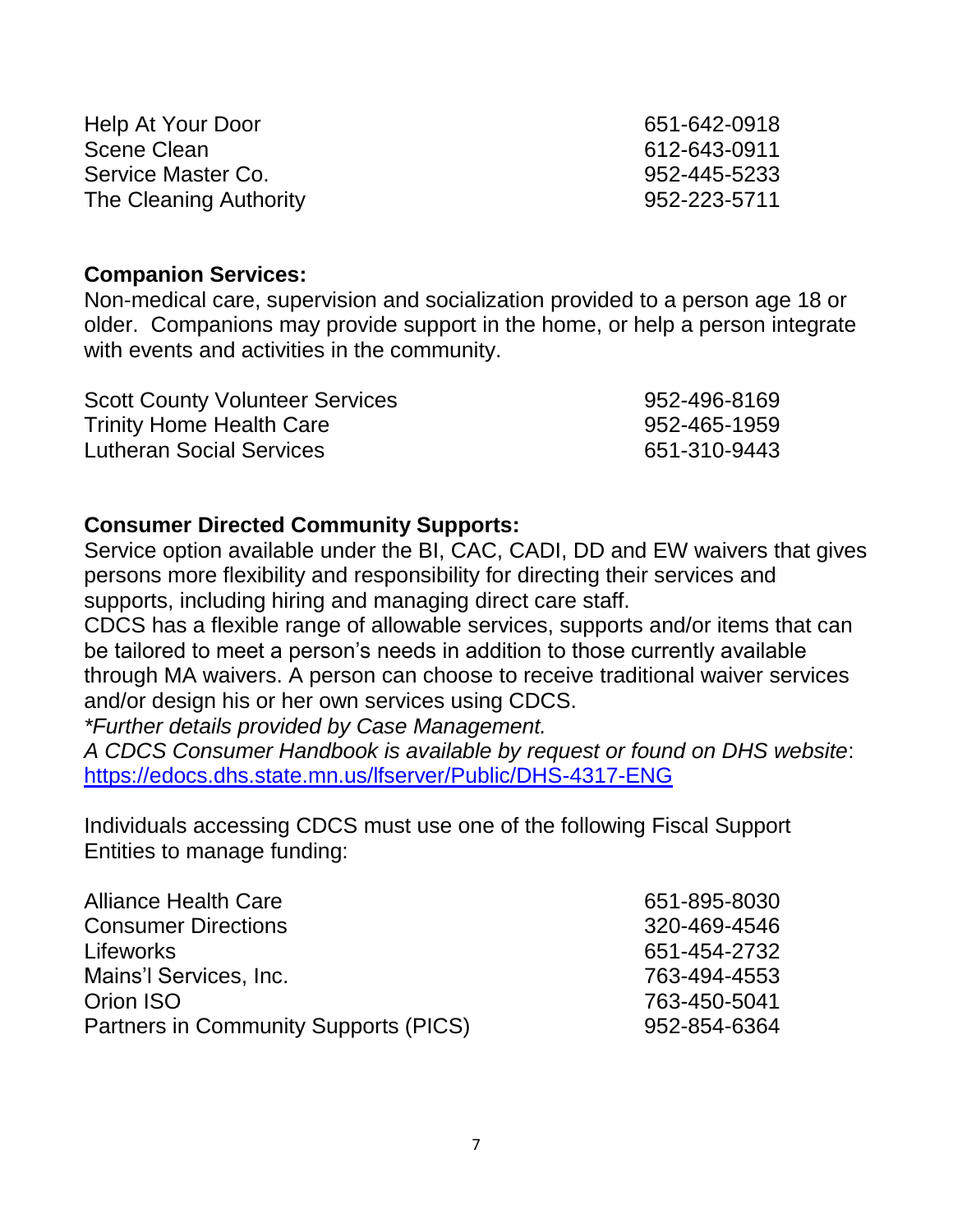#### **Crisis Respite:**

Short-term care and intervention strategies to a person for both medical and behavioral needs that support the caregiver and/or protect the person or others living with that person.

*\*Details may be discussed with Case Management regarding appropriate Providers.*

Mount Olivet Rolling Acres 1952-174-5974 Crisis Nursery 952-496-2125

#### **Customized Living Services (Assisted Living):**

Service includes a customized package of regularly scheduled individualized health-related and supportive services provided to a person who resides in a residential center that is a registered housing with services establishment. Customized living services include individualized supports that the person and his/her team choose and design specifically to meet his/her needs. Services may include delegated nursing tasks, home health aide tasks, help with medication, help with personal needs, supervision, socialization, meals, laundry, housekeeping and memory care, behavioral, mental health or cognitive supports.

CARE OPTIONS VACANCY REPORTS is an excellent resource to find current and available Assisted Living openings. http://www.careoptionsnetwork.org/info/vacancy/

| All Saints Living of Shakopee<br>1880 Independence Drive<br>Shakopee, MN 55379 | 952-233-7351<br>*Memory Care |
|--------------------------------------------------------------------------------|------------------------------|
| <b>Augustana Emerald Crest</b><br>1855 10th Avenue West<br>Shakopee, MN 55379  | 952-233-8811<br>*Memory Care |
| <b>Community Assisted Living</b><br>1205 Sixth Avenue W<br>Shakopee, MN 55379  | 952-403-5163                 |
| <b>Community Assisted Living</b><br>915 Fuller Street<br>Shakopee, MN 55379    | 952-445-8708                 |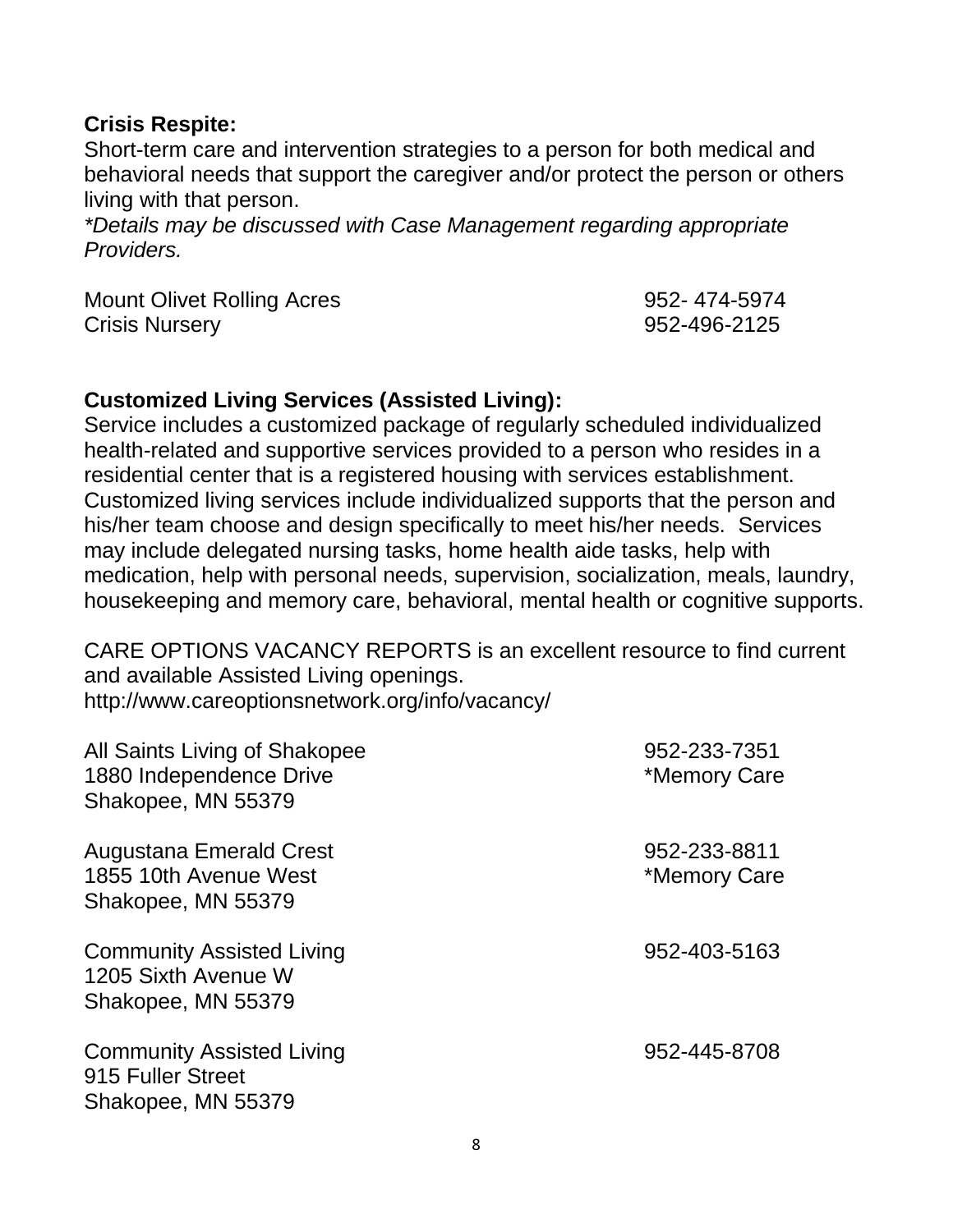| The Gardens<br>1850 Sarazin Street<br>Shakopee, MN 55379                                                                | 952-233-4400                                      |
|-------------------------------------------------------------------------------------------------------------------------|---------------------------------------------------|
| <b>Kingsway Ministries</b><br>815 West Main Street<br>Belle Plaine, MN 56011                                            | 952-873-5900<br>*Memory Care                      |
| The Lodges Company<br>27890 Natchez Avenue<br>Elko, MN 55020                                                            | 952-652-9120                                      |
| Mala Strana Assisted Living<br>999 Columbus Ave N<br>New Prague, MN 56071                                               | 952-758-2511                                      |
| New Perspectives Senior Living<br>4685 Park Nicollet Ave SE<br>Prior Lake, MN 55372                                     | 952-226-9200<br>*Memory Care                      |
| Oak Terrace Senior Housing<br>622 Aberdeen Ave<br>Jordan, MN 55352                                                      | 952-492-5559<br>*Memory Care                      |
| Praha Village<br>1100 1st Street SE<br>New Prague, MN 56071                                                             | 952-855-8855<br>*Memory Care                      |
| <b>Presbyterian Homes &amp; Services</b><br><b>McKenna Crossing</b><br>13810 Shepherd's Path NW<br>Prior Lake, MN 55379 | 952-230-3300<br>*Memory Care<br><b>Limited EW</b> |
| <b>Touching Lives Communities</b><br>14280 Allen Drive<br>Savage, MN 55378                                              | 952-465-0555                                      |
| Valleyview of Jordan<br>4061 W 173rd St<br>Jordan, MN 55352                                                             | 952-492-6160<br>*Secured Unit                     |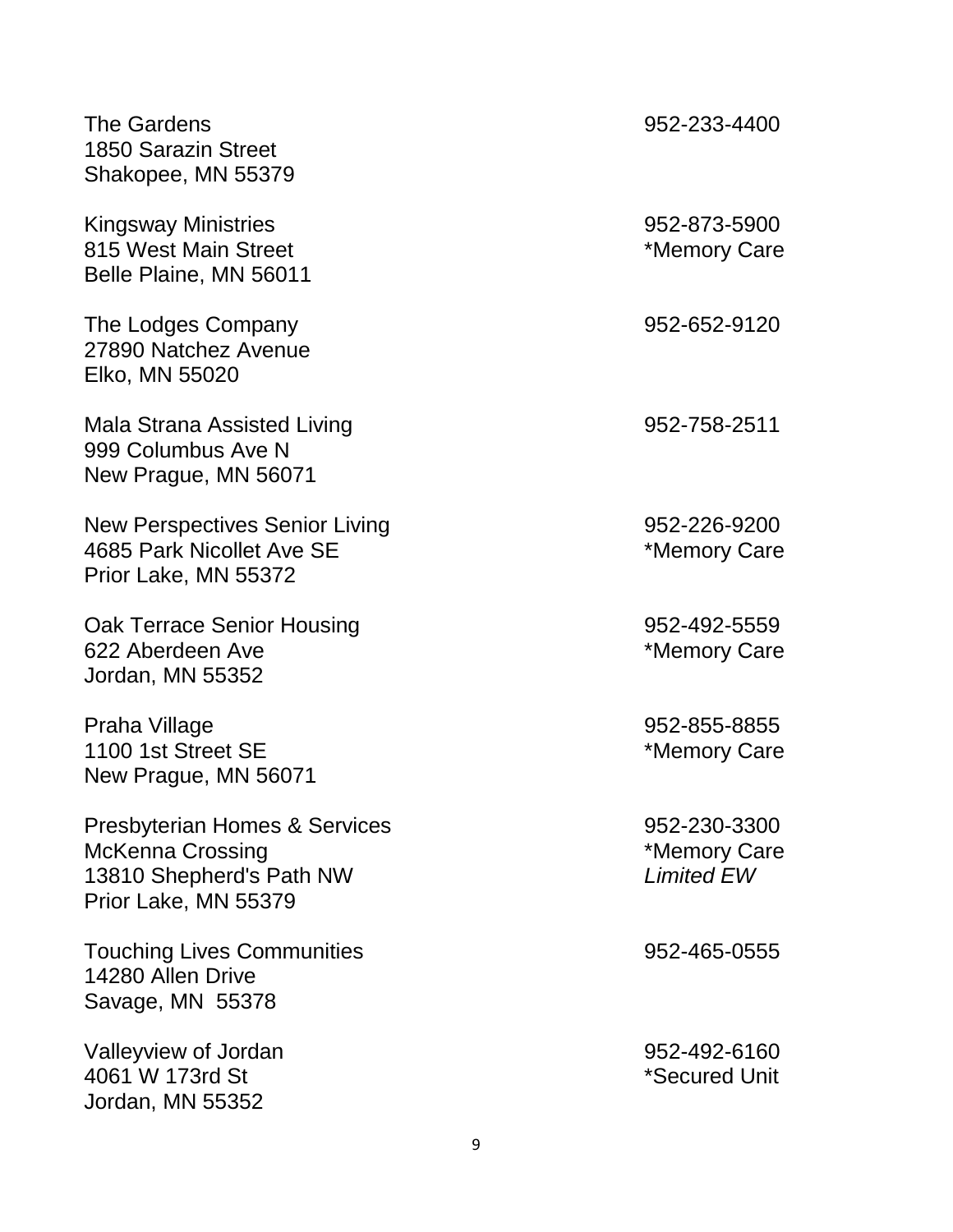#### **Day Training & Habilitation:**

Day training and habilitation (DT&H): Services that develop and maintain life skills for people with developmental disabilities or related conditions so they can fully participate in community life. Day training and habilitation (DT&H) services are only available for people with developmental disabilities and related conditions.

| <b>Lifeworks</b>                      | 651-454-2732 |
|---------------------------------------|--------------|
| <b>MRCI</b>                           | 952-465-0450 |
| <b>MSS</b> – Midwest Special Services | 651-778-1000 |
| <b>Opportunity Services</b>           | 651-388-1854 |
| <b>Opportunity Partners</b>           | 952-938-5511 |

#### **Environmental Accessibility Adaptions – Home:**

The purchase, installation, maintenance and repairs of the home environment. Physical adaptations made to provide accessibility to meet the needs of the person based on their assessment. Adaptations are of direct and specific benefit due to the person's disability, that enable the participant to function with greater independence.

| 101 Mobility                                       | 763-222-0101 |
|----------------------------------------------------|--------------|
| <b>Ability Solutions &amp; TwinCity Stair Lift</b> | 952-808-3646 |
| AccessAbility Options, Inc.                        | 763-571-6789 |
| Access Lifts, Inc.                                 | 651-688-9222 |
| <b>Access Construction</b>                         | 651-263-6932 |
| <b>Access Solutions</b>                            | 952-495-6006 |
| <b>Accessible Homes</b>                            | 651-450-5629 |
| <b>Allen Access</b>                                | 952-377-8787 |
| AMRamp                                             | 651-399-3075 |
| College City Design Build Inc.                     | 651-401-6821 |
| <b>Ellis Builders</b>                              | 612-388-1168 |
| EquipALife                                         | 763-479-8239 |
| <b>Fine Design Contracting</b>                     | 763-551-8916 |
| Housing, Community Works & Transit                 | 612-348-2670 |
| <b>Beyond Barriers</b>                             | 651-462-3444 |
| <b>Lindee Construction</b>                         | 952-545-6676 |
| <b>McCarthy Builders, Inc.</b>                     | 612-250-0816 |
| <b>Ocel Builders</b>                               | 651-755-4563 |
| <b>Quality Home Transformation</b>                 | 952-881-6444 |
|                                                    |              |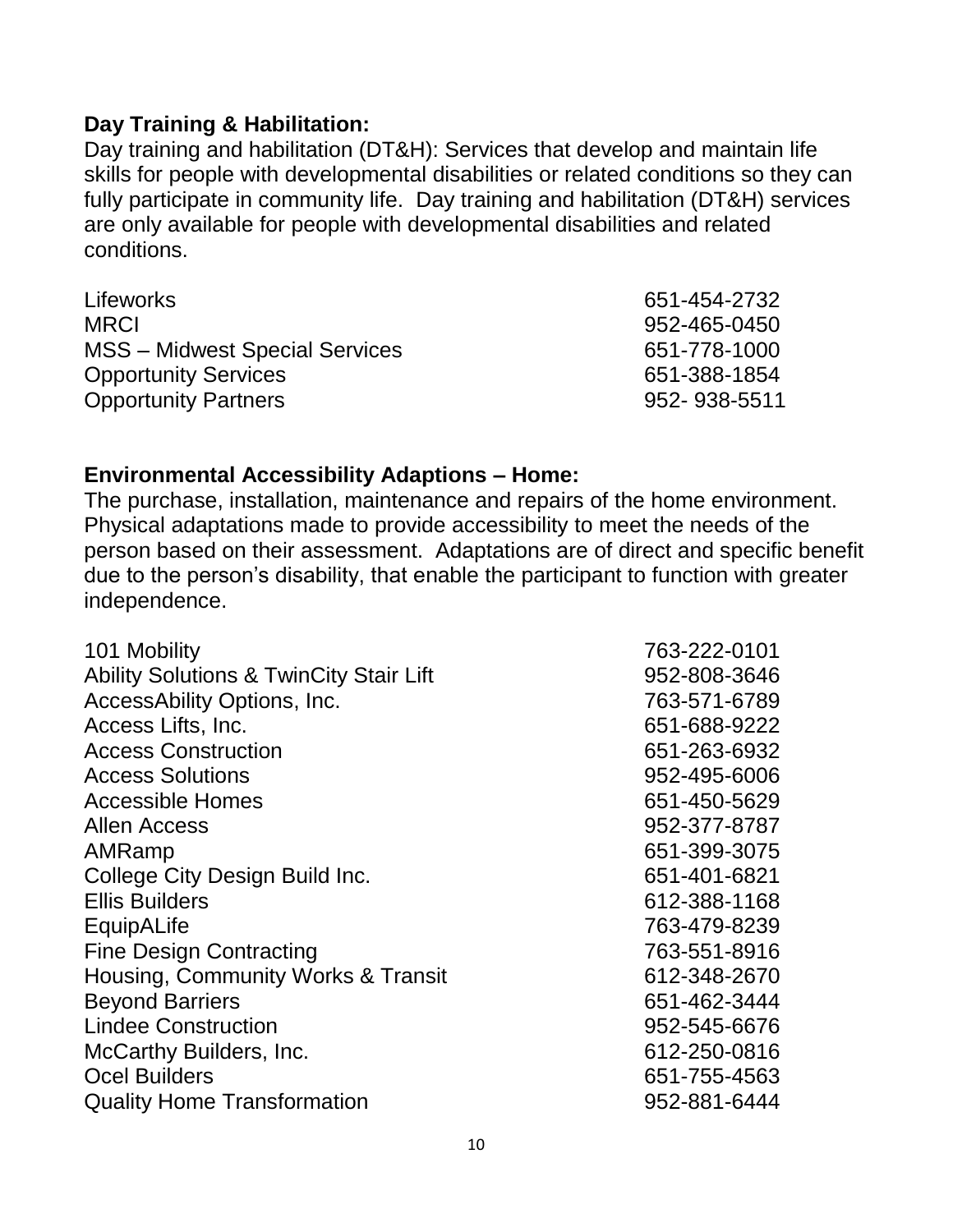| RobinHood Corporation | 612-724-1911 |
|-----------------------|--------------|
| <b>TDB Builders</b>   | 651-982-9042 |
| Technology for Home   | 612-968-0832 |

#### **Environmental Accessibility Adaptions – Vehicle:**

Physical adaptations or modifications that are made to the participant's primary means of transportation. Adaptations are of direct and specific benefit due to the person's disability, that enable the participant to function with greater independence.

| Courage Kenny                     | 612-775-2475 |
|-----------------------------------|--------------|
| <b>Cummings Mobility Van Mods</b> | 952-435-8889 |
| EquipALife                        | 763-479-8239 |
| <b>IMED Mobility Inc.</b>         | 651-635-0655 |
| <b>Rollx Vans</b>                 | 952-890-7851 |
|                                   |              |

#### **Family Caregiver Coaching, Counseling and Training:**

Services provided for the person and/or the family as identified in the community support plan. Services may include training and education, coaching and counseling with assessment.

| All HomeCaring                   | 612-378-1474 |  |
|----------------------------------|--------------|--|
| Howry Residential Services (HRS) | 651-690-0691 |  |
| Mains'l                          | 763-494-4553 |  |

#### **Foster Care – Family and Corporate:**

Individual waiver services provided to people who live in a home licensed as foster care. Foster care services are individualized and based on the needs of the person and service rates must be determined accordingly. *\*Family Foster Care information can be obtained by Case Management.*

*\*The following are Scott County Corporate Foster Care Providers.*

| Harvest House          | 952-233-8881 |
|------------------------|--------------|
| Holmes Place           | 952-746-3215 |
| Libra Support Services | 651-402-9826 |
| <b>MDM Rubicon</b>     | 651-731-8621 |
|                        |              |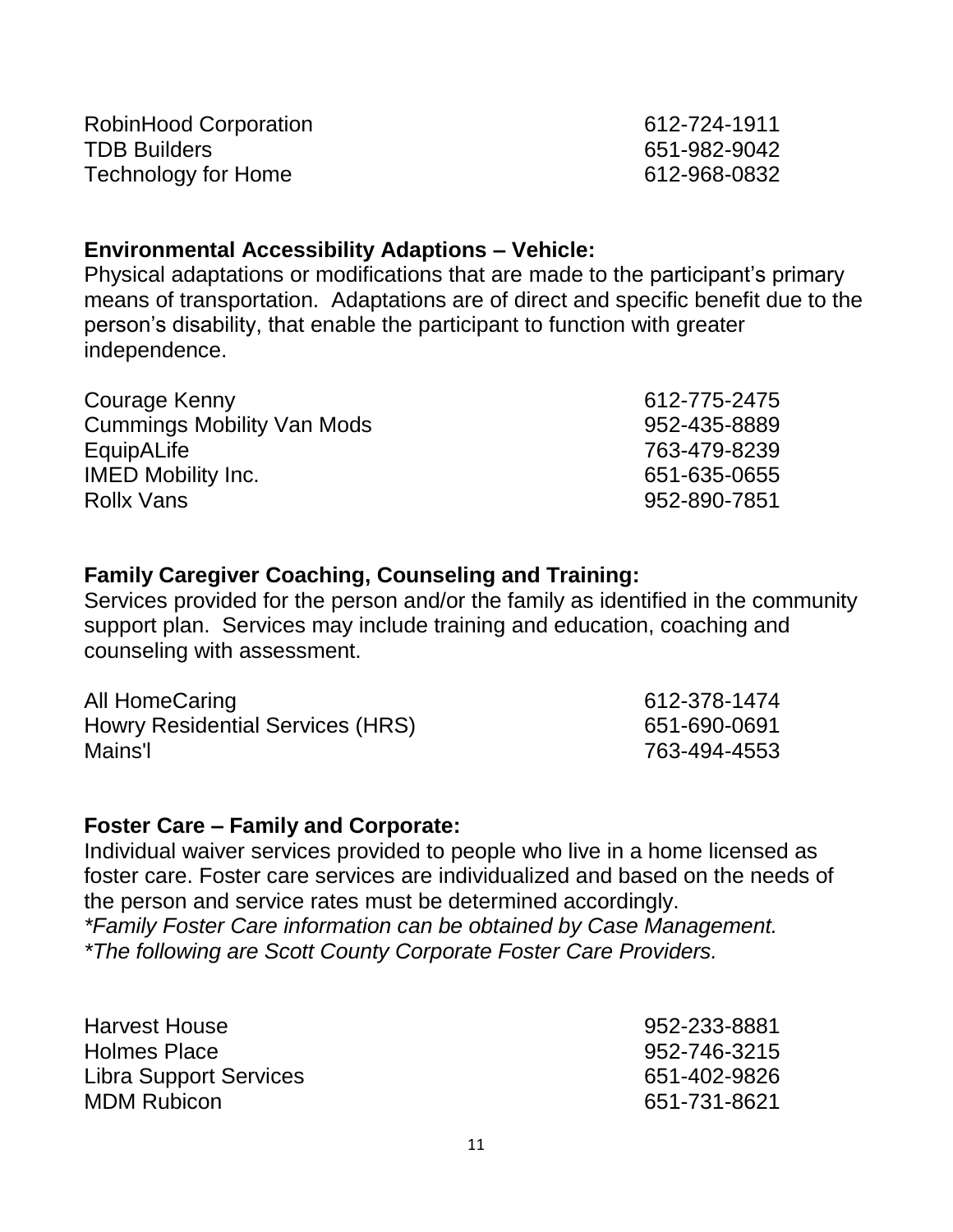REM River Bluff 2008 2009 2012 2020 2030 2041 2052-445-4286 REM Hiawatha 952-403-1699

#### **Home Delivered Meals:**

An appropriate, nutritionally balanced meal that is delivered to the person's home. Meal delivery types vary. Meals can also be obtained in a common/congregate dining space in the individual's apartment complex.

CAP Agency 952-402-9855 Homestyle Direct, LLC 1-866-735-0921 Lutheran Home - Belle Plaine 1992-873-4445 MOW of NW Dakota County **1952-393-9860** Mom's Meals 1-866-716-3257 Optage Senior Dining **651-746-8280** 

**Homemaker Services:**

Services ranging from light household cleaning to household cleaning with incidental assistance with home management and/or activities of daily living. Homemaker services are delivered when the participant is unable to manage the general cleaning and household activities, or the primary caregiver who is regularly responsible for these activities is unable to manage the household activities or is temporarily absent.

| Advanced Care, Inc.                   | 612-721-1957 |
|---------------------------------------|--------------|
| <b>Aging Services for Communities</b> | 507-364-5663 |
| All Home Health, Inc.                 | 952-814-7400 |
| <b>Alliance Health Services</b>       | 651-895-8030 |
| <b>Best Care Home Health</b>          | 612-378-1040 |
| <b>Custom Care</b>                    | 952-914-0269 |
| Good Samaritan Home Health Care       | 507-931-0949 |
| Heart to Hands Home Care, LLC         | 952-212-4709 |
| <b>HomeCare Resources</b>             | 952-854-6104 |
| In Home Personal Care Inc.            | 763-546-1000 |
| Interim HealthCare, Inc.              | 651-917-3634 |
| <b>International Quality HomeCare</b> | 507-252-1985 |
| Lifeworks                             | 651-454-2732 |
| Morning Star Home Health Care         | 651-209-2950 |
| My Brother's Keeper                   | 952-496-0157 |
|                                       |              |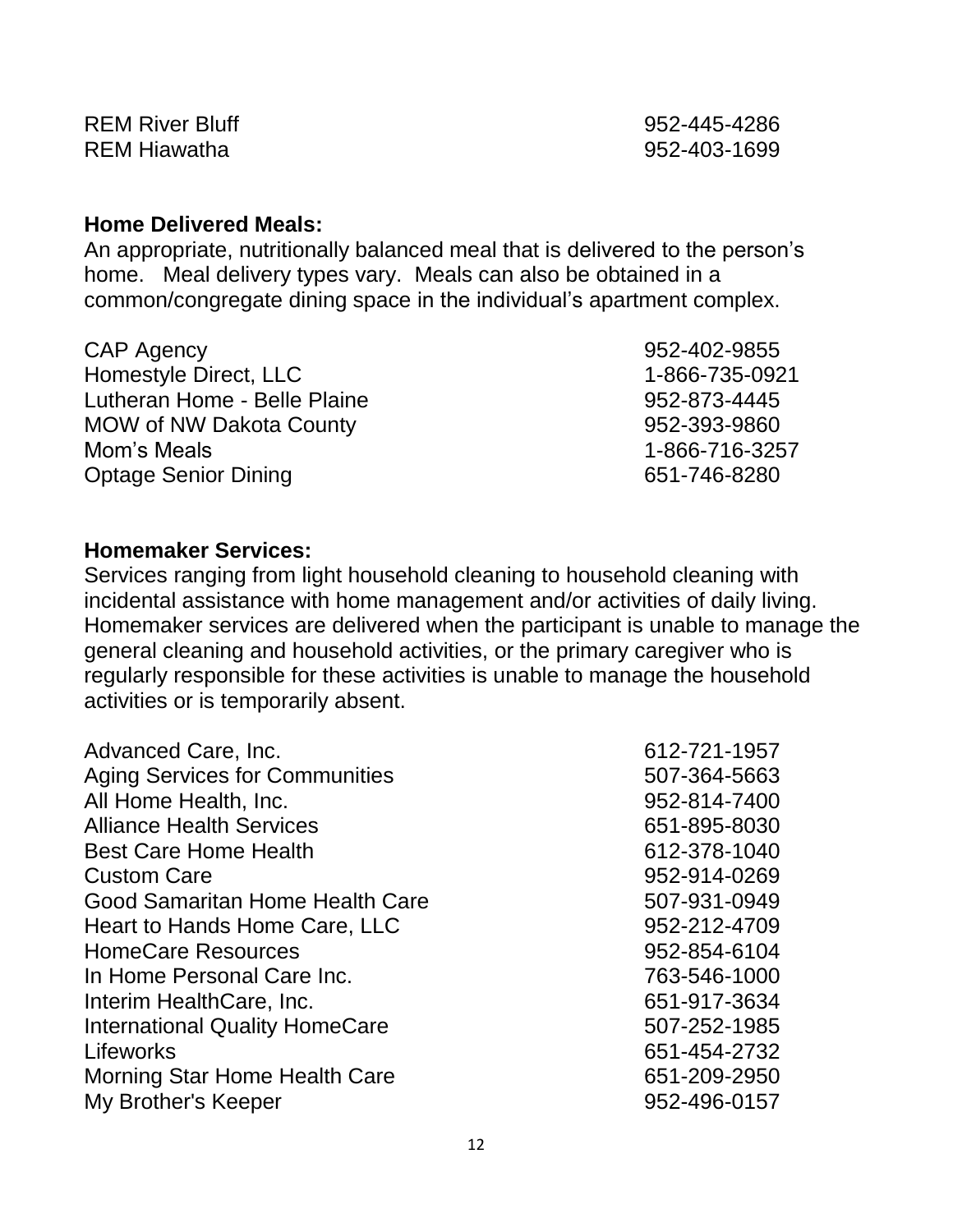My Home Health Care, Inc. 651-488-3126 Prairie River Home Care **1988** 1999 12:33 12:44 12:53 12:53 12:53 12:53 12:53 12:53 12:53 12:53 12:53 12:53 12:53 12:53 12:53 12:53 12:53 12:53 12:53 12:53 12:53 12:53 12:53 12:53 12:53 12:53 12:53 12:53 12:53 12:53 12:53 Recover Health 1952-926-9808 Right at Home 952-854-6122 Service Master 2008 2009 12:00 12:00 12:00 12:00 12:00 12:00 12:00 12:00 12:00 12:00 12:00 12:00 12:00 12:00 1 Superior Home Care **952-898-4911** 

#### **Home Health Aide:**

Provides medically oriented task(s) to maintain health or to facilitate treatment of an illness or injury provided in a person's place of residence.

*\*The following is a list of area Home Care agencies who may provide a variety of services including Home Health Aide, PCA and Skilled Nursing.*

| 4 U Home Health Care                    | 952-693-0545 |
|-----------------------------------------|--------------|
| <b>Accurate Home Care</b>               | 763-633-3800 |
| Advanced Care, Inc.                     | 612-721-1957 |
| <b>All HomeCaring</b>                   | 612-378-1474 |
| All Home Health, Inc.                   | 952-814-7400 |
| <b>Alliance Health Services</b>         | 651-895-8030 |
| <b>Amerimed Home Care</b>               | 952-854-9071 |
| <b>Around The Clock Home Care</b>       | 952-848-0935 |
| <b>Best Care Home Health</b>            | 612-378-1040 |
| <b>Bright Star</b>                      | 612-222-7835 |
| <b>Community Home Health</b>            | 952-440-3955 |
| <b>Communities of Care</b>              | 651-482-0549 |
| CustomCARE, LLC                         | 952-914-0269 |
| <b>Family Sources Homecare</b>          | 612-706-9807 |
| Good Samaritan Home Health Care         | 507-931-0949 |
| Good Samaritan in Golden Valley         | 763-546-9020 |
| Heart To Hands Home Care, LLC           | 952-212-4709 |
| <b>HomeCare Resources</b>               | 952-854-6104 |
| In Home Lab Connection (IHLC) Home Care | 952-842-9000 |
| In Home Personal Care Inc.              | 763-546-1000 |
| Integra Health Care                     | 952-985-0672 |
| Interim HealthCare, Inc.                | 651-917-3634 |
| <b>International Quality HomeCare</b>   | 507-252-1985 |
| Intrepid                                | 651-636-4663 |
| Lifeworks                               | 651-454-2732 |
| My Home Health Care, Inc.               | 651-488-3126 |
|                                         |              |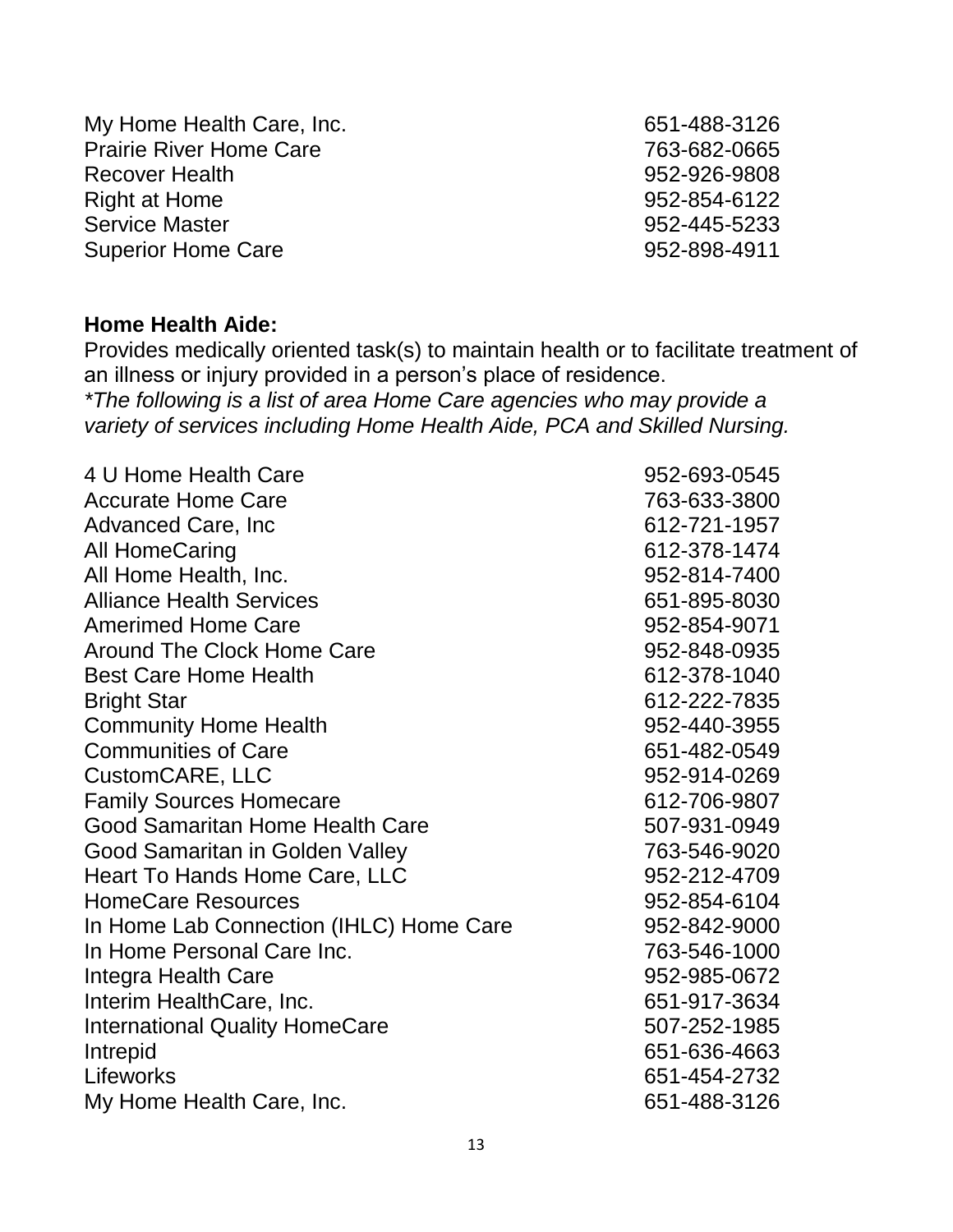| <b>Prairie River Home Care</b>                                                                              | 763-682-0665                 |
|-------------------------------------------------------------------------------------------------------------|------------------------------|
| <b>Recover Health</b>                                                                                       | 952-926-9808                 |
| River Valley Home Care, Inc.                                                                                | 651-460-4201                 |
| <b>Rolling Acres Home Health</b>                                                                            | 952-401-4848                 |
| <b>Superior Home Care</b>                                                                                   | 952-898-4911                 |
| <b>Touching Hearts at Home</b><br><b>Trinity Home Health Care</b><br>Certified Medicare Home Care Agencies: | 952-888-0321<br>952-465-1959 |
| Allina Home Health                                                                                          | 651-635-9173                 |
| <b>Community Home Health</b>                                                                                | 952-440-3955                 |
| <b>Fairview Home Care &amp; Hospice</b>                                                                     | 612-728-2468                 |
| <b>Ridgeview Home Support Services</b>                                                                      | 952-442-6032                 |

#### **Housing Access Coordination:**

A waiver service that helps people plan for, find and move to homes of their own that are not owned, leased or controlled by disability services providers. It is a pay-for-performance, person-centered service that pays for staff assistance based on the results achieved. A provider is reimbursed for actual time spent helping a person get housing.

| 612-775-2235 |
|--------------|
| 651-795-1589 |
| 612-236-1729 |
| 651-451-2889 |
| 763-339-9524 |
|              |

#### **Independent Living Skills Training:**

Services that develop, maintain and improve the community-living skills of a person.

| All Home Caring                               | 612-378-1474 |
|-----------------------------------------------|--------------|
| <b>Alliance Health Services</b>               | 651-895-8030 |
| <b>Always Best Care</b>                       | 952-283-1654 |
| Around The Clock Home Care                    | 952-848-0935 |
| <b>Courage Kenny Rehabilitation Institute</b> | 612-775-2257 |
| <b>Designing Dreams</b>                       | 952-402-0200 |
| <b>Howry Residential Services (HRS)</b>       | 651-917-9111 |
|                                               |              |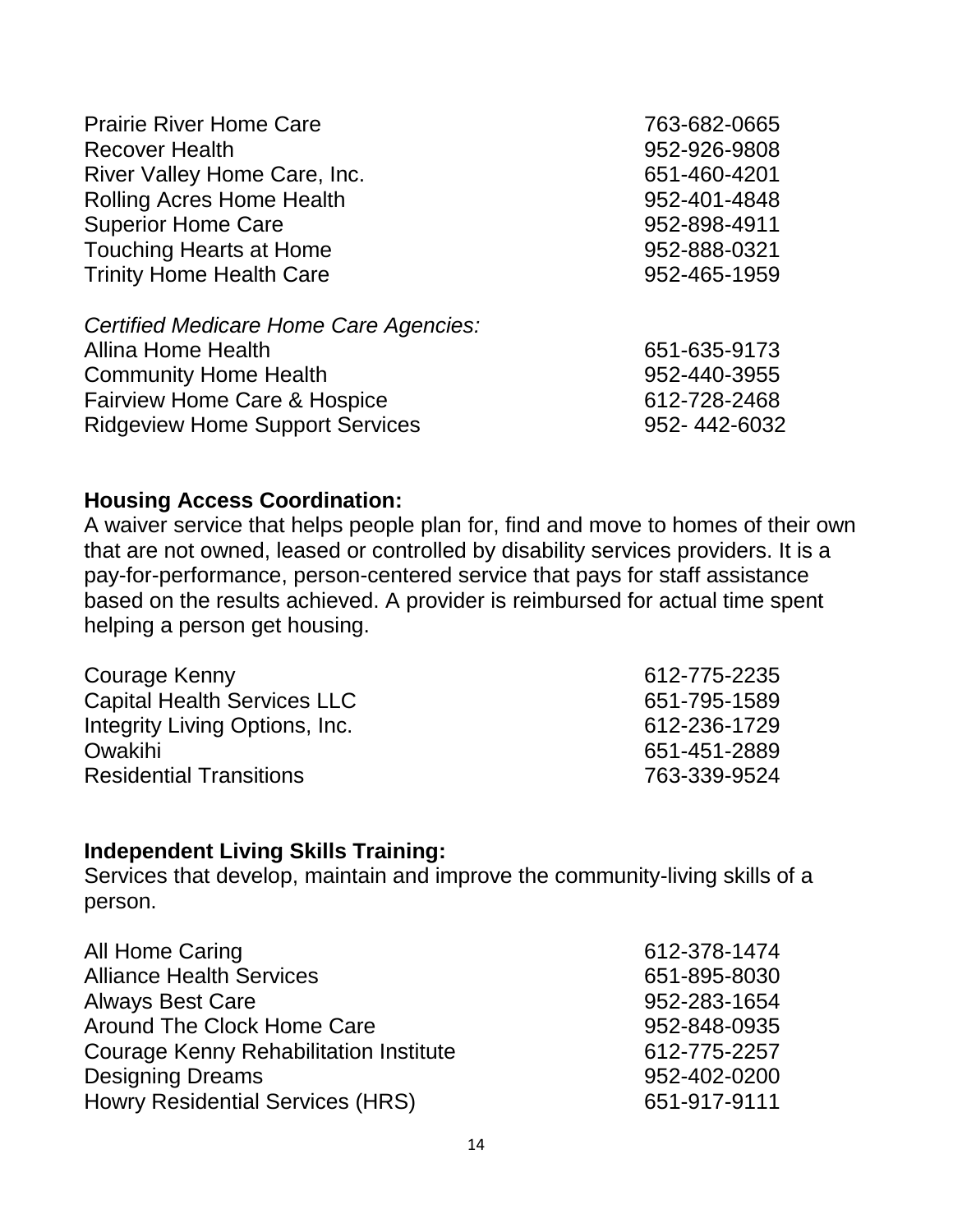| Integrity Living Options, Inc.        | 612-236-1724 |
|---------------------------------------|--------------|
| <b>International Quality HomeCare</b> | 952-758-4513 |
| Mains'l                               | 763-494-4553 |
| <b>Midwest ILS</b>                    | 952-456-8064 |
| Morning Star Home Health Care         | 651-209-2950 |
| My Brother's Keeper                   | 952-496-0157 |
| <b>Recover Health</b>                 | 952-926-9808 |
| <b>Restart ILS</b>                    | 612-735-7120 |
| <b>Rudolph Community and Care</b>     | 952-467-6069 |
| <b>TBI Metro Services</b>             | 612-869-3995 |
| <b>VIKO Health Services</b>           | 763-218-5760 |

#### **Personal Emergency Response Systems:**

A personal emergency response system refers to an alarm system designed to permit the customer to signal the occurrence of a medical or personal emergency, so that the personal emergency response system provider may dispatch appropriate aid. Otherwise known as "Lifeline" services.

| 24/7 Medical Alert LLC                                         | 612-800 -2279         |
|----------------------------------------------------------------|-----------------------|
| <b>CW HealthCare, Inc.</b>                                     | 952-426-4812          |
| <b>Fairview Lifeline</b>                                       | 952-885-6185          |
| LiveWell                                                       | 612-284-8893          |
| <b>HealthEast</b>                                              | 651-232-2800          |
| <b>Philips Lifeline</b>                                        | 800-368-2925          |
| <b>Rudolph Community and Care</b>                              | 952-467-6069          |
| The Lutheran Home                                              | 952-873-5910          |
| <b>WHSecurity</b>                                              | 763-477-3025          |
| <b>Mayo Health Systems</b>                                     | 507-385-2689          |
| <b>Good Samaritan Home Health</b>                              | 507-931-0949          |
| Good Samaritan in Golden Valley                                | 763-546-9020          |
| <b>VRI</b>                                                     | 1-800-860-4230        |
| *Devices like Alexa, Echo, Google Home and Siri                | (at personal expense) |
| Have Lifeline like qualities for personal emergency assistance |                       |

#### **Personal Support:**

Non-medical care, supervision and assistance provided in the home of the person or in the community to achieve increased independence, productivity and inclusion in the community. *\*Details may be discussed with Case Management.*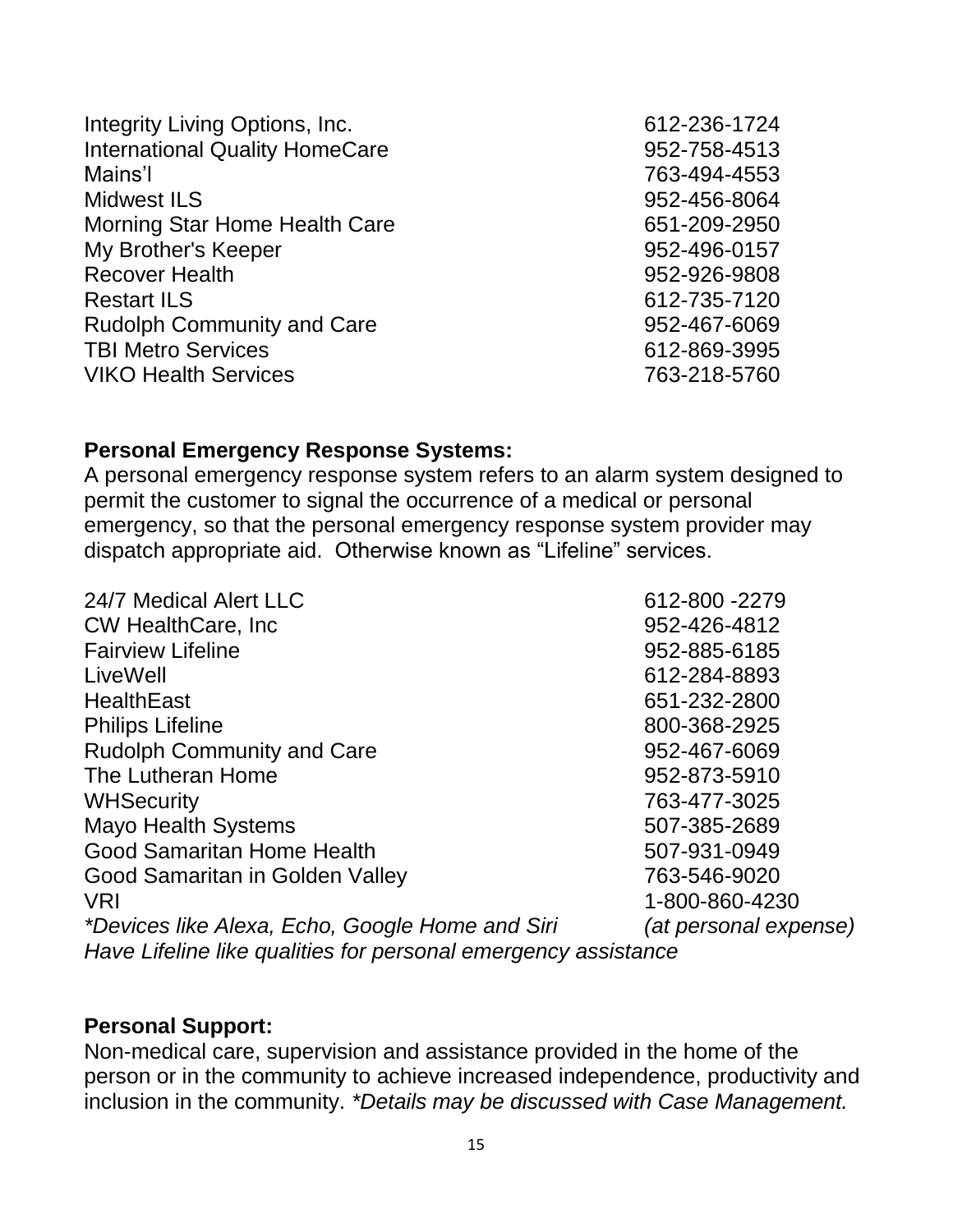#### **PCA:**

Services to help people with day-to-day activities in their home and community to help a person maximize their independence.

AbbeyCare Choice, Inc 651-690-5352 About U Inc. - PCA 612-866-4884 Accra Care **952-935-3515** Accurate Home Care **1988** 2008 12:00 12:00 12:00 12:00 12:00 12:00 12:00 12:00 12:00 12:00 12:00 12:00 12:00 12:00 12:00 12:00 12:00 12:00 12:00 12:00 12:00 12:00 12:00 12:00 12:00 12:00 12:00 12:00 12:00 12:00 12:00 12:00 Advanced Care, Inc 612-721-1957 All HomeCaring 612-378-1474 All Home Health, Inc. 952-814-7400 Alliance Health Services 651-895-8030 Amerimed Home Care **952-854-9071** Apex Home Care 651-352-9910 Around The Clock Home Care **952-848-0935** Aspirience Home Care **12.12-5828** Aspirience Home Care Best Care Home Health 612-378-1040 Bright Star 612-222-7835 Care Focus Corp. **651-925-5598** Caregivers Network 2008 2012 12:00 12:00 12:00 12:00 12:00 12:00 12:00 12:00 12:00 12:00 12:00 12:00 12:00 12:0 Choices for Children, PCA 952-935-3515 CIP 612-362-4452 Communities of Care 651-482-0549 CustomCARE, LLC 952-914-0269 Fidelity Healthcare LLC 612-584-4870 Health Star Home Health 612-871-3700 Heart To Hands Home Care, LLC 6 and 1952-212-4709 HomeCare Resources and the control of the 1952-854-6104 Home Health Care, Inc. **Fig. 1.1. 1.1. 1.1. 1.1. 1.1. 1.1. 1.1.** 763-417-8888 In Home Lab Connection (IHLC) Home Care 952-842-9000 In Home Personal Care Inc. 763-546-1000 Integra Health Care **1952-985-0672** International Quality Home Care 507-252-1985 International Quality PCA Services 855-480-4742 Lake Home Care 612-871-1699 Life Fountain Home Healthcare, Inc. 651-403-6034 Lifeworks - PCA 651-454-2732 Morning Star Home Health Care 651-209-2950 Midway Home Health 651-793-6901 Minnesota Quality Care 612-872-8811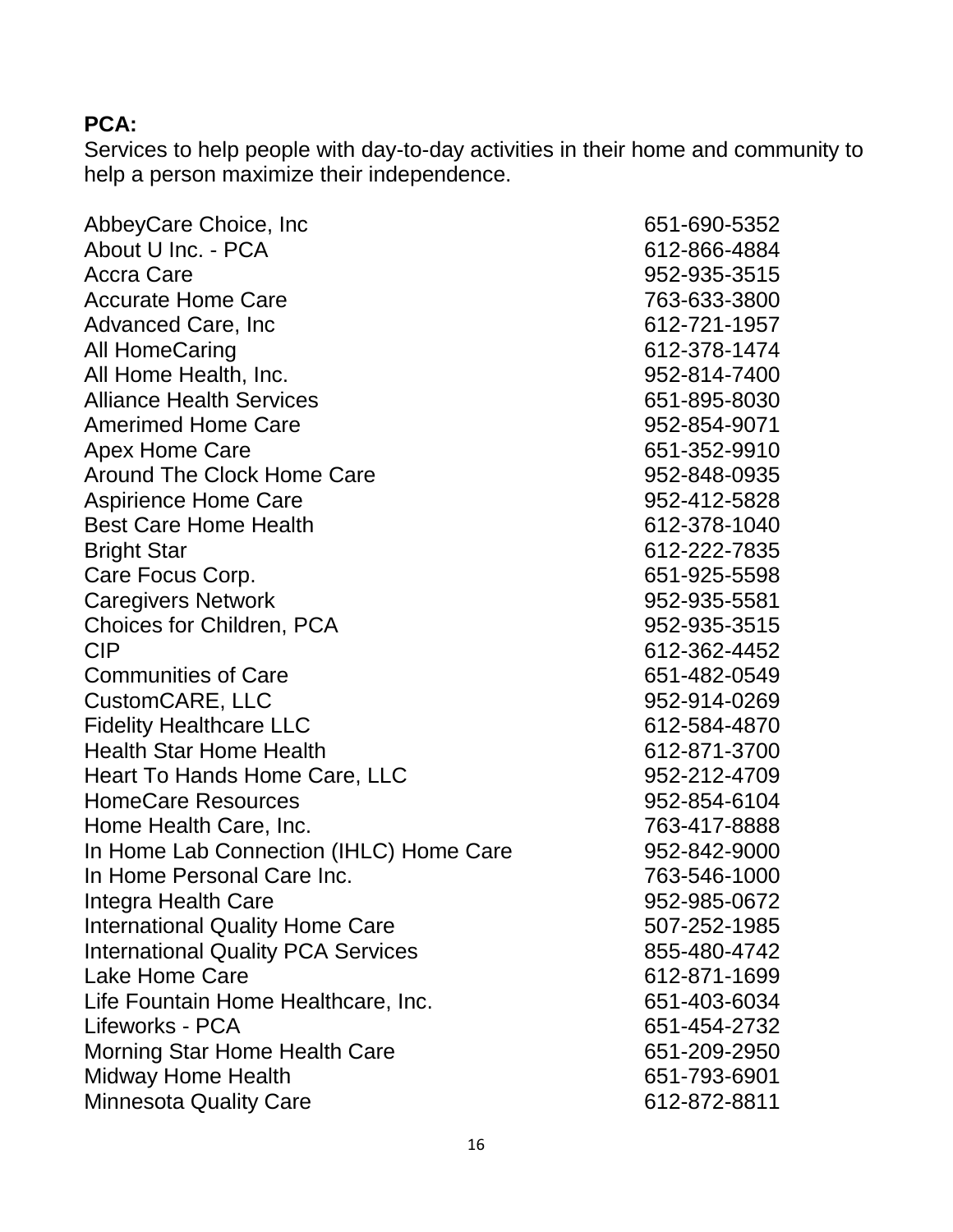| 651-209-2950 |
|--------------|
| 952-496-0157 |
| 651-488-3126 |
| 952-858-8807 |
| 612-216-2116 |
| 952-926-9808 |
| 763-442-5136 |
| 651-460-4201 |
| 952-401-4848 |
| 612-869-3234 |
| 952-898-4911 |
| 952-465-1959 |
|              |

#### **Prevocational Services or (Supported Employment Services):**

Services that prepare people with disabilities for jobs with competitive pay and help them achieve greater independence in their community. Prevocational services teach general work skills and concepts rather than specific work skills for a particular job.

| <b>Midwest ILS</b>                       | 952-456-8064 |
|------------------------------------------|--------------|
| <b>MRCI</b>                              | 952-465-0451 |
| <b>Opportunity Services</b>              | 651-388-1854 |
| Placement Partners MN, Inc.              | 952-212-7676 |
| ProAct, Inc.                             | 651-289-3151 |
| Rise, Inc.                               | 952-884-8330 |
| <b>Vocational Rehab at WFC</b>           | 952-346-4865 |
| <b>Vocational Support Services (VSS)</b> | 952-736-1600 |
| <b>TBI Metro Services</b>                | 612-869-3995 |

#### **Residential Care Services:**

Support and health supervision services provided in a licensed residential setting as identified in a person's community support plan.

*\*Scott County Providers include those listed under Customized Living and Foster Care.*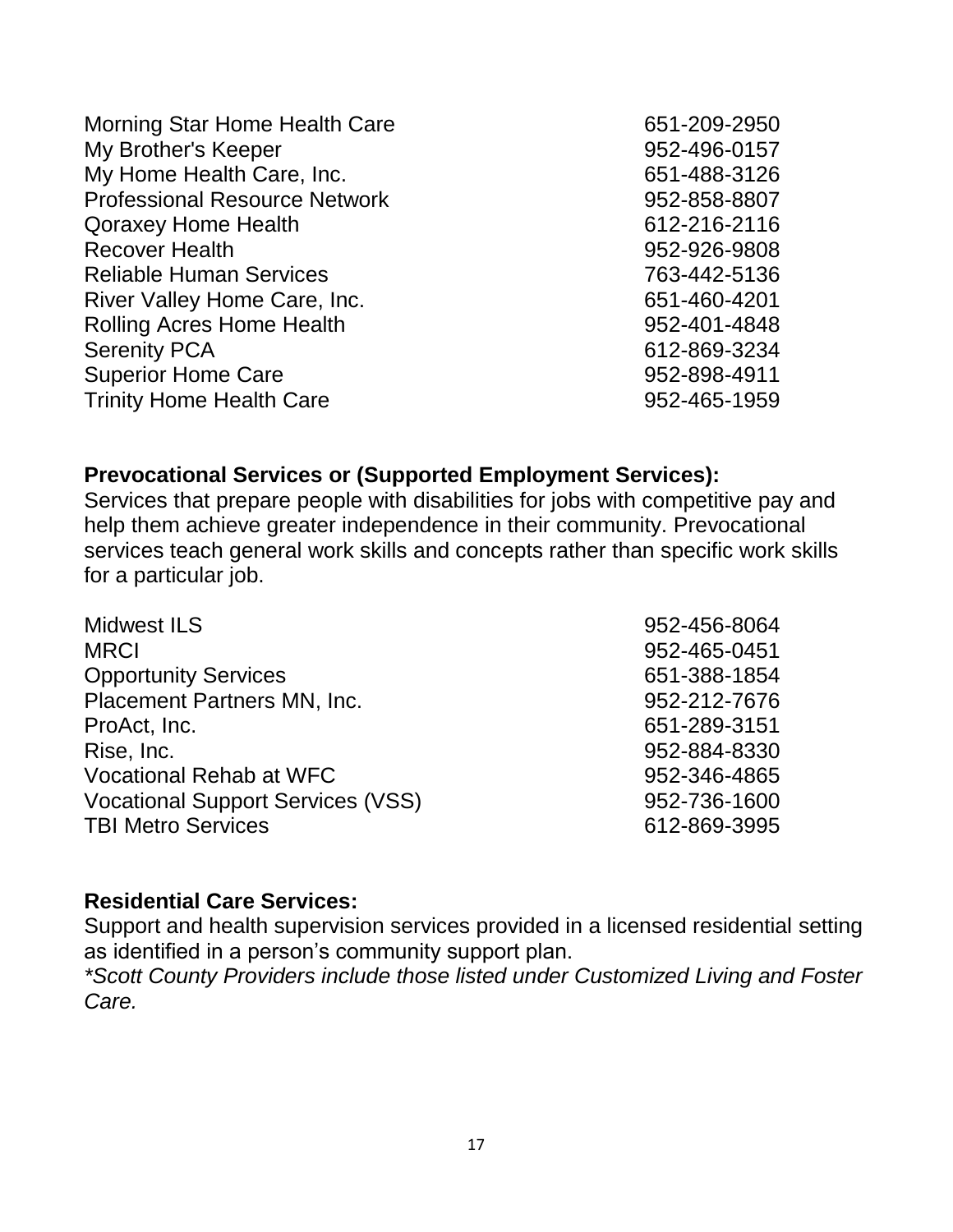#### **Respite Care Services (In Home and Out of Home):**

Short-term care services provided due to the absence or need for relief of the family member(s) or primary caregiver normally providing the care. Respite care is limited to 30 consecutive days per respite stay in accordance with the plan of care.

*\*Details may be discussed with Case Management regarding appropriate Providers.*

#### **Skilled Nurse Visit:**

Visit to a person's place of residence, on an intermittent basis, by a registered nurse or licensed practical nurse under the supervision of a RN, to initiate and complete professional nursing tasks based on the assessed need for services to maintain or restore optimal health.

| <b>Accurate Home Care</b>               | 763-633-3800 |
|-----------------------------------------|--------------|
| <b>All HomeCaring</b>                   | 612-378-1474 |
| All Home Health, Inc.                   | 952-814-7400 |
| <b>Alliance Health Services</b>         | 651-895-8030 |
| <b>Around The Clock Home Care</b>       | 952-848-0935 |
| <b>Bright Star</b>                      | 612-222-7835 |
| <b>Community Home Health</b>            | 952-440-3955 |
| CustomCARE, LLC                         | 952-914-0269 |
| <b>Family Sources Homecare</b>          | 612-706-9807 |
| Integra Health Care                     | 952-985-0672 |
| Interim HealthCare, Inc.                | 651-917-3634 |
| <b>International Quality HomeCare</b>   | 507-252-1985 |
| Intrepid                                | 651-636-4663 |
| <b>Prairie River Home Care</b>          | 763-682-0665 |
| <b>Recover Health</b>                   | 952-926-9808 |
| River Valley Home Care, Inc.            | 651-460-4201 |
| <b>Rolling Acres Home Health</b>        | 952-401-4848 |
| <b>Superior Home Care</b>               | 952-898-4911 |
| Certified Medicare Home Care Agencies:  |              |
| <b>Allina Home Health</b>               | 651-635-9173 |
| <b>Community Home Health</b>            | 952-440-3955 |
| <b>Fairview Home Care &amp; Hospice</b> | 612-728-2468 |
| <b>Ridgeview Home Support Services</b>  | 952-442-6032 |
|                                         |              |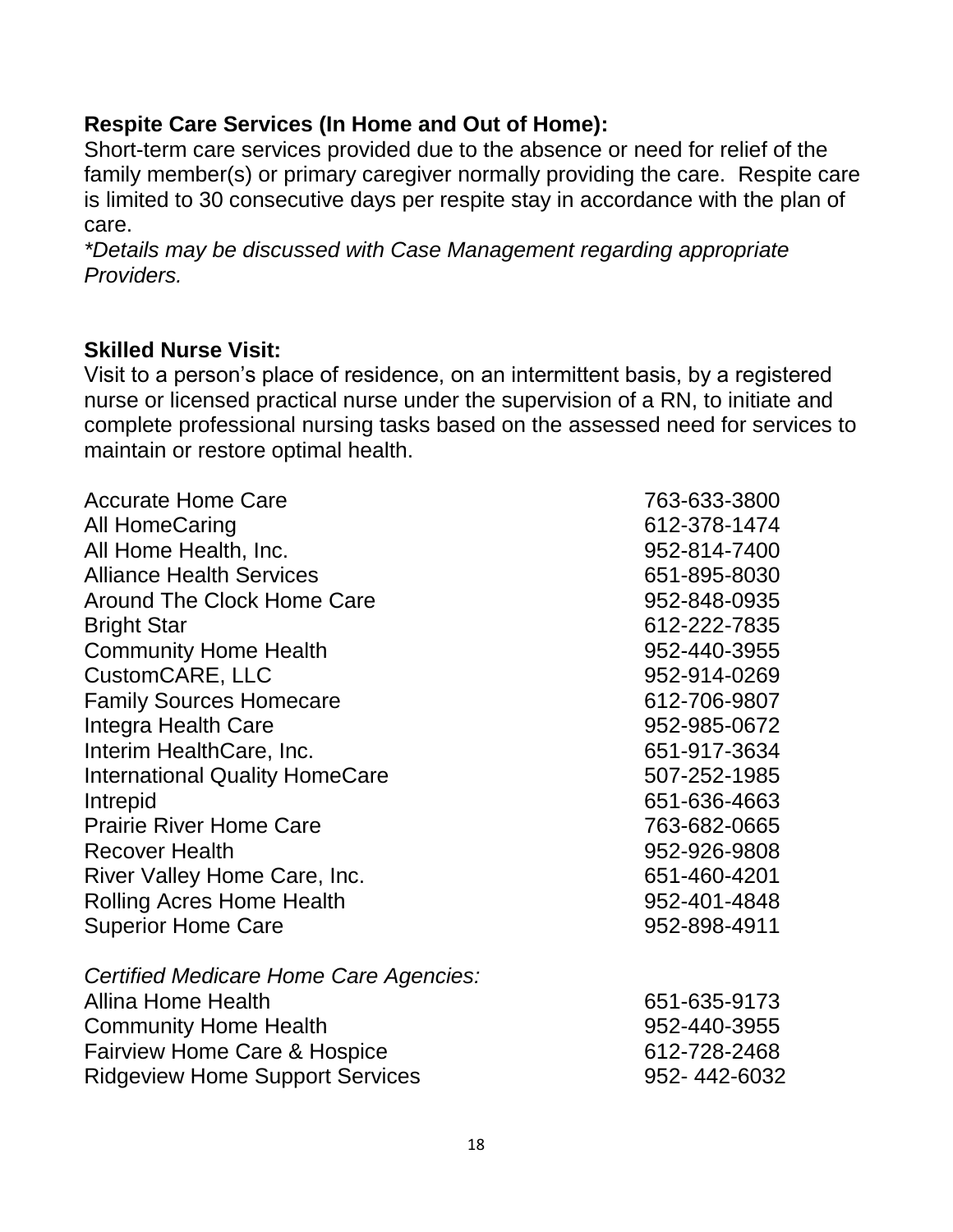#### **Specialist Service:**

Services that exceed the scope and duration of available Minnesota State Plan or waiver services.

*\*Details may be discussed with Case Management regarding appropriate Providers.*

#### **Specialized Supplies and Equipment:**

Devices, controls or medical appliances or supplies specified in the community support plan. Often referred to as durable and non-durable medical equipment.

| <b>Advanced Therapy</b><br><b>AgeRight Retrofit</b><br><b>Allina Medical Equipment</b><br><b>APA Medical Equipment</b><br><b>Apria Health Care</b><br><b>Cadan Assistive Technologies</b><br><b>Coborns Medical S&amp;E</b><br><b>CW HealthCare, Inc.</b><br>EquipALife<br><b>Fairview Home Medical</b><br><b>Handi Medical Supply</b><br>Hanger Prosthetics & Orthotics<br><b>Jackson Medical</b><br>Key Medical Supply, Inc.<br>Liberty Oxygen & Medical<br>LTC Wheelchairs, Bloomington MN<br><b>Metro Medical</b><br><b>Omega Medical Supply</b><br><b>Partner Medical</b><br><b>Priced Right Medical</b><br><b>Reliable Medical</b><br><b>Ridgeview Home Medical</b><br><b>Total Medical Supply</b> | <b>ActivStyle</b>           | 612-520-9333 |
|----------------------------------------------------------------------------------------------------------------------------------------------------------------------------------------------------------------------------------------------------------------------------------------------------------------------------------------------------------------------------------------------------------------------------------------------------------------------------------------------------------------------------------------------------------------------------------------------------------------------------------------------------------------------------------------------------------|-----------------------------|--------------|
|                                                                                                                                                                                                                                                                                                                                                                                                                                                                                                                                                                                                                                                                                                          |                             | 651-762-1717 |
|                                                                                                                                                                                                                                                                                                                                                                                                                                                                                                                                                                                                                                                                                                          |                             | 952-405-6102 |
|                                                                                                                                                                                                                                                                                                                                                                                                                                                                                                                                                                                                                                                                                                          |                             | 651-628-4800 |
|                                                                                                                                                                                                                                                                                                                                                                                                                                                                                                                                                                                                                                                                                                          |                             | 612-722-9000 |
|                                                                                                                                                                                                                                                                                                                                                                                                                                                                                                                                                                                                                                                                                                          |                             | 952-404-1600 |
|                                                                                                                                                                                                                                                                                                                                                                                                                                                                                                                                                                                                                                                                                                          |                             | 651-456-5760 |
|                                                                                                                                                                                                                                                                                                                                                                                                                                                                                                                                                                                                                                                                                                          |                             | 320-258-4055 |
|                                                                                                                                                                                                                                                                                                                                                                                                                                                                                                                                                                                                                                                                                                          |                             | 952-426-4812 |
|                                                                                                                                                                                                                                                                                                                                                                                                                                                                                                                                                                                                                                                                                                          |                             | 763-479-8239 |
|                                                                                                                                                                                                                                                                                                                                                                                                                                                                                                                                                                                                                                                                                                          |                             | 651-632-9800 |
|                                                                                                                                                                                                                                                                                                                                                                                                                                                                                                                                                                                                                                                                                                          |                             | 651-644-9770 |
|                                                                                                                                                                                                                                                                                                                                                                                                                                                                                                                                                                                                                                                                                                          |                             | 651-228-9045 |
|                                                                                                                                                                                                                                                                                                                                                                                                                                                                                                                                                                                                                                                                                                          |                             | 651-645-6221 |
|                                                                                                                                                                                                                                                                                                                                                                                                                                                                                                                                                                                                                                                                                                          |                             | 651-792-3860 |
|                                                                                                                                                                                                                                                                                                                                                                                                                                                                                                                                                                                                                                                                                                          |                             | 952-445-5454 |
|                                                                                                                                                                                                                                                                                                                                                                                                                                                                                                                                                                                                                                                                                                          |                             | 952-941-6800 |
|                                                                                                                                                                                                                                                                                                                                                                                                                                                                                                                                                                                                                                                                                                          |                             | 952-854-3603 |
|                                                                                                                                                                                                                                                                                                                                                                                                                                                                                                                                                                                                                                                                                                          |                             | 952-758-4513 |
|                                                                                                                                                                                                                                                                                                                                                                                                                                                                                                                                                                                                                                                                                                          |                             | 763-442-6500 |
|                                                                                                                                                                                                                                                                                                                                                                                                                                                                                                                                                                                                                                                                                                          |                             | 507-228-8100 |
|                                                                                                                                                                                                                                                                                                                                                                                                                                                                                                                                                                                                                                                                                                          |                             | 763-255-3800 |
|                                                                                                                                                                                                                                                                                                                                                                                                                                                                                                                                                                                                                                                                                                          |                             | 952-442-2283 |
|                                                                                                                                                                                                                                                                                                                                                                                                                                                                                                                                                                                                                                                                                                          |                             | 763-784-6140 |
|                                                                                                                                                                                                                                                                                                                                                                                                                                                                                                                                                                                                                                                                                                          | <b>Tonka Medical Supply</b> | 952-939-1171 |

\*Medication Dispensing Device (Electronic Pill Machines): Anodyne, Inc 2008 2012 2022 2022 2034 2042 2052 2062 2073 2082 2093 2094 2095 2096 2097 2098 2097 20 DOSE Health 612-568-7892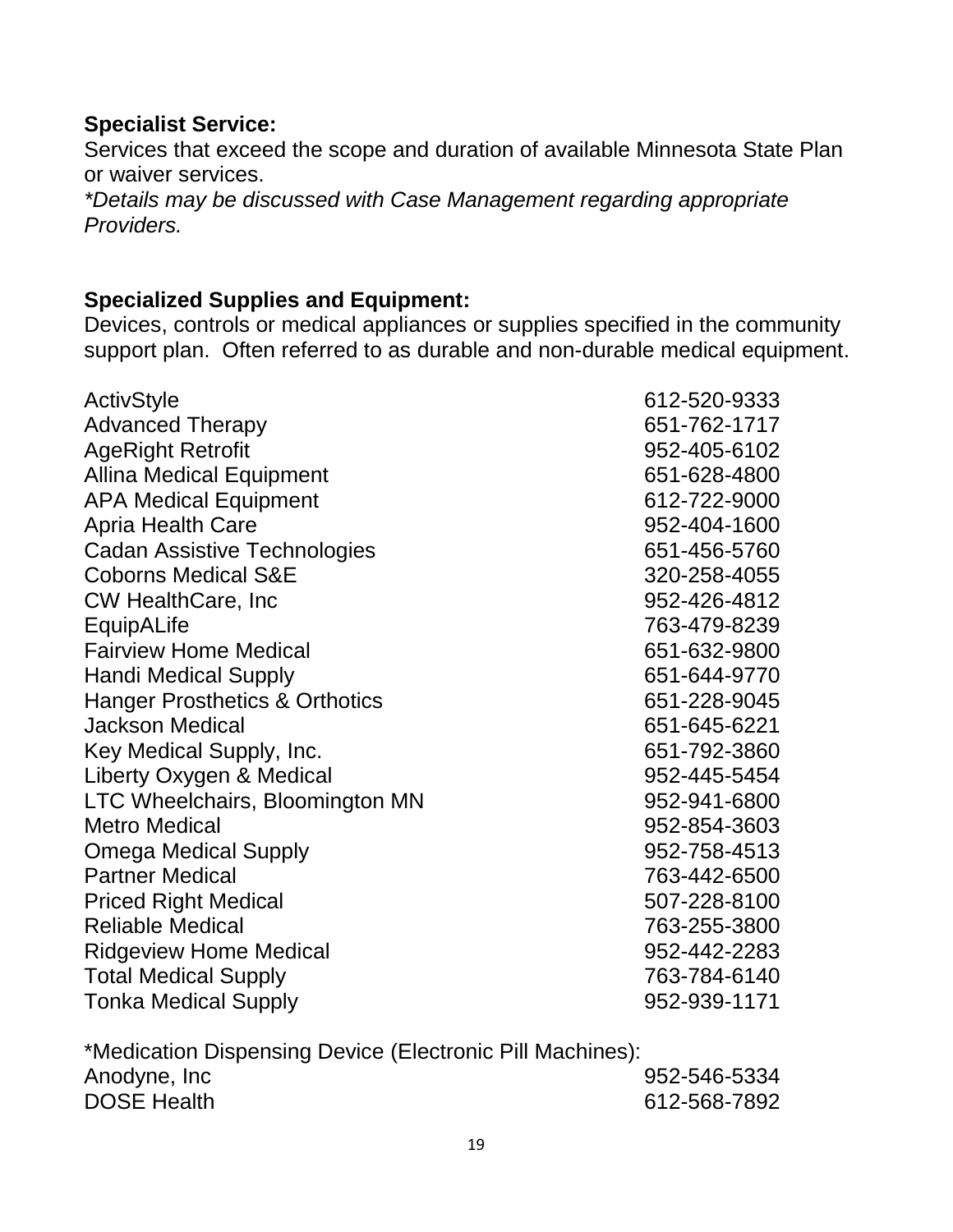Good Samaritan in Golden Valley 763-546-9020 SK Medical, Inc. 6507-645-9500 VRI 612-703-5221 Sengistix, LLC 651-789-5839

Good Samaritan Home Health Care 607-931-0949

#### **Structured Day Program:**

Service designed for people with brain injuries, who may benefit from continued rehabilitation and community integration directed at the development and maintenance of community living skills.

TBI Metro Services/Opportunity Partners 612-869-3995

#### **Supported Living Services:**

Children: Habilitation services provided to people under 18 years of age(with a Developmental Disability) who require daily staff intervention due to severe behavior problems, medical conditions, physical deficits and/or lack of adequate survival skills that result in the family's inability to maintain them in their home. Adults: Habilitation services provided to an adult (with a Developmental Disability) who requires daily staff intervention due to behavior problems, medical conditions, physical deficits and/or lack of adequate survival skills.

| <b>Designing Dreams</b>            | 952-402-0200 |
|------------------------------------|--------------|
| <b>ELM Homes</b>                   | 507-835-1146 |
| <b>Mount Olivet Rolling Acres</b>  | 952-474-5974 |
| My Brother's Keeper                | 952-496-0157 |
| <b>Partnerships for MN Futures</b> | 651-774-1508 |
| <b>REM</b>                         | 952-925-5067 |
| <b>Thomas Allen</b>                | 651-450-1802 |

#### **Supported Employment:**

Services that help people find and retain paid employment in community businesses where people without disabilities are employed.

| Midwest ILS                 | 952-456-8064 |
|-----------------------------|--------------|
| <b>MRCI</b>                 | 952-465-0451 |
| <b>Opportunity Services</b> | 651-388-1854 |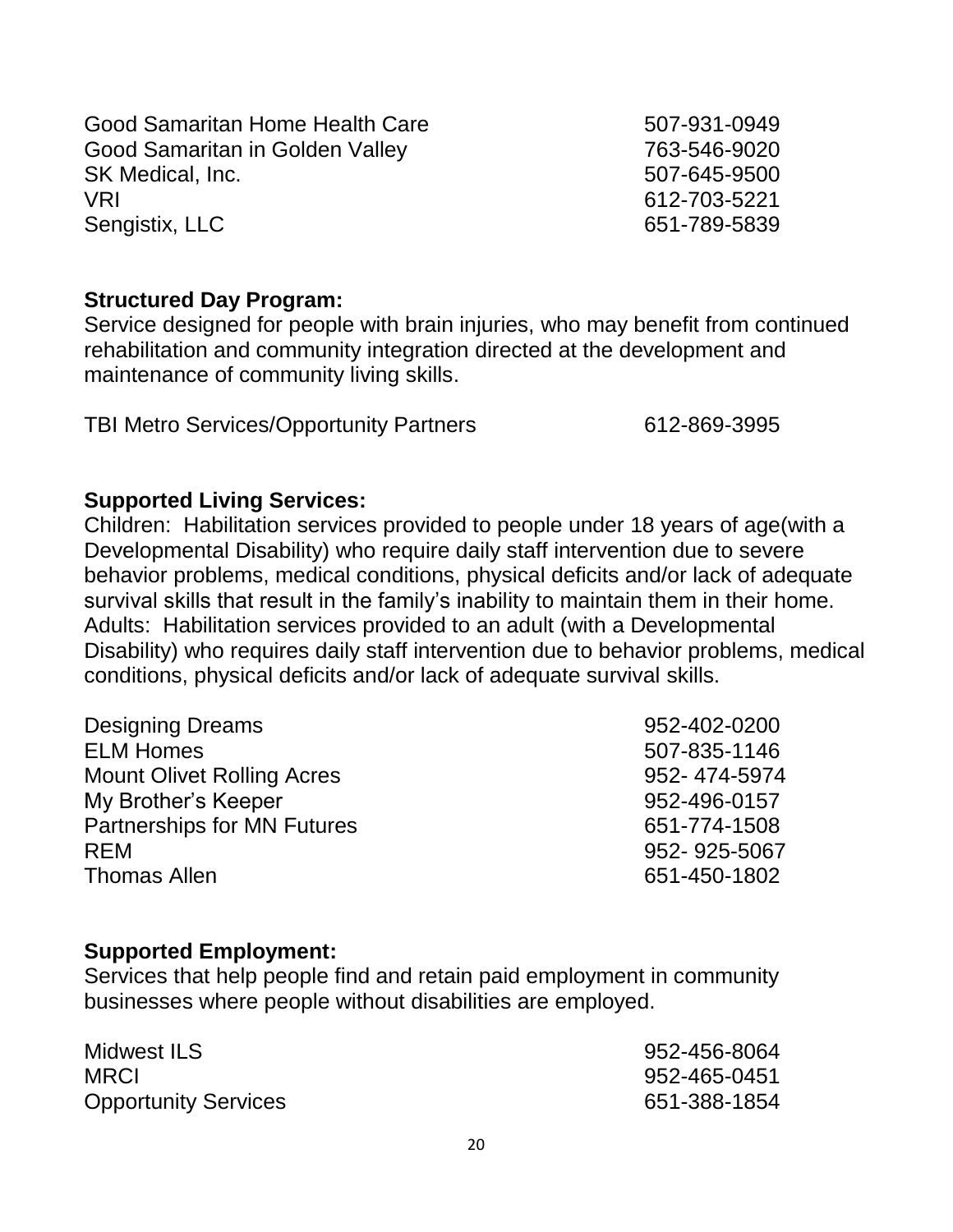| 952-212-7676 |
|--------------|
| 651-289-3151 |
| 952-884-8330 |
| 952-346-4865 |
| 952-736-1600 |
| 612-869-3995 |
|              |

#### **Therapies: PT, OT, ST and RT:**

Home care therapies: Therapies provided in the home to improve or maintain a person's functioning. Home care therapies include physical, occupational, speech-language pathology and respiratory.

| Certified Medicare Home Care Agencies:               |              |
|------------------------------------------------------|--------------|
| <b>Allina Home Health</b>                            | 651-635-9173 |
| <b>Community Home Health</b>                         | 952-440-3955 |
| <b>Fairview Home Care &amp; Hospice</b>              | 612-728-2468 |
| <b>Ridgeview Home Support Services</b>               | 952-442-6032 |
| <b>Providers serving Children with Disabilities:</b> |              |
| Capable Kids                                         | 952-428-3000 |
| <b>Kid Talk</b>                                      | 952-443-9888 |
| St. David's Center for Child & Family Development    | 952-939-0396 |
| Courage Kenny                                        | 952-428-0400 |
| The Therapy Place                                    | 952-885-0418 |
| Fraser                                               | 612-767-7222 |
| <b>PACER</b>                                         | 952-838-9000 |
|                                                      |              |

#### **Transitional Services:**

Items and expenses (such as household goods and supplies) necessary and reasonable for a person to transition from a licensed setting to his or her own home. MCIL 651-646-8342 Phoenix Service Corporation 651-294-7952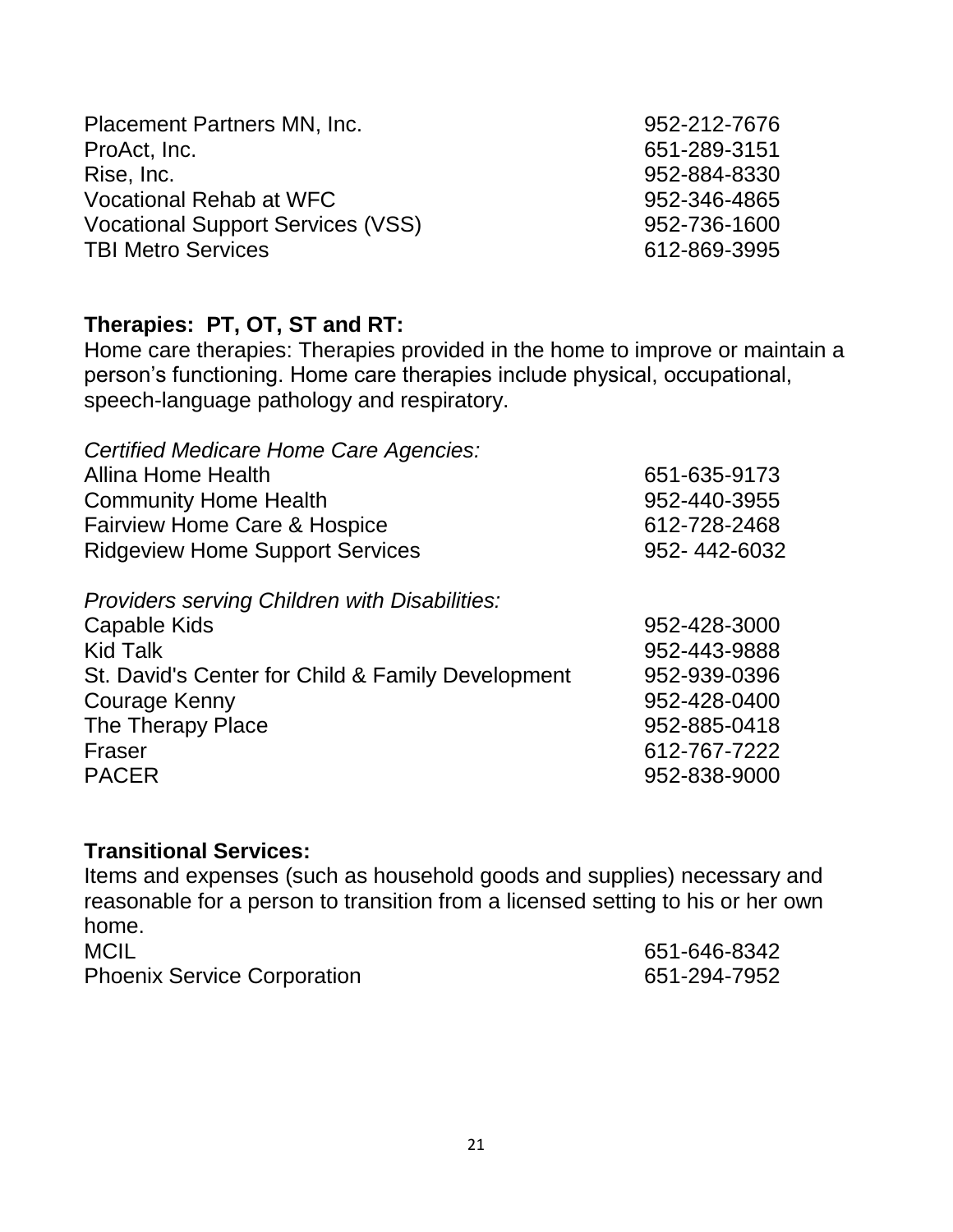# **Transportation:**

Transportation necessary to gain access to community services, resources and activities.

| <b>Aging Services for Communities</b>  | 507-364-5663 |
|----------------------------------------|--------------|
| <b>Bright Star</b>                     | 612-222-7835 |
| <b>Freedom Transportation</b>          | 612-380-8301 |
| Help at Your Door                      | 651-642-1892 |
| <b>Right at Home</b>                   | 952-854-6122 |
| <b>International Quality Home Care</b> | 952-758-4513 |
| <b>S&amp;A Transportation</b>          | 952-303-5756 |
| SmartLink - SCOTT COUNTY               | 952-496-8341 |
| <b>Stier Bus Company</b>               | 952-873-2362 |
| <b>Superior Home Care</b>              | 952-898-4911 |
| <b>Uplift Transportation</b>           | 651-726-4507 |

**\*All service options may vary depending on your age or disability type**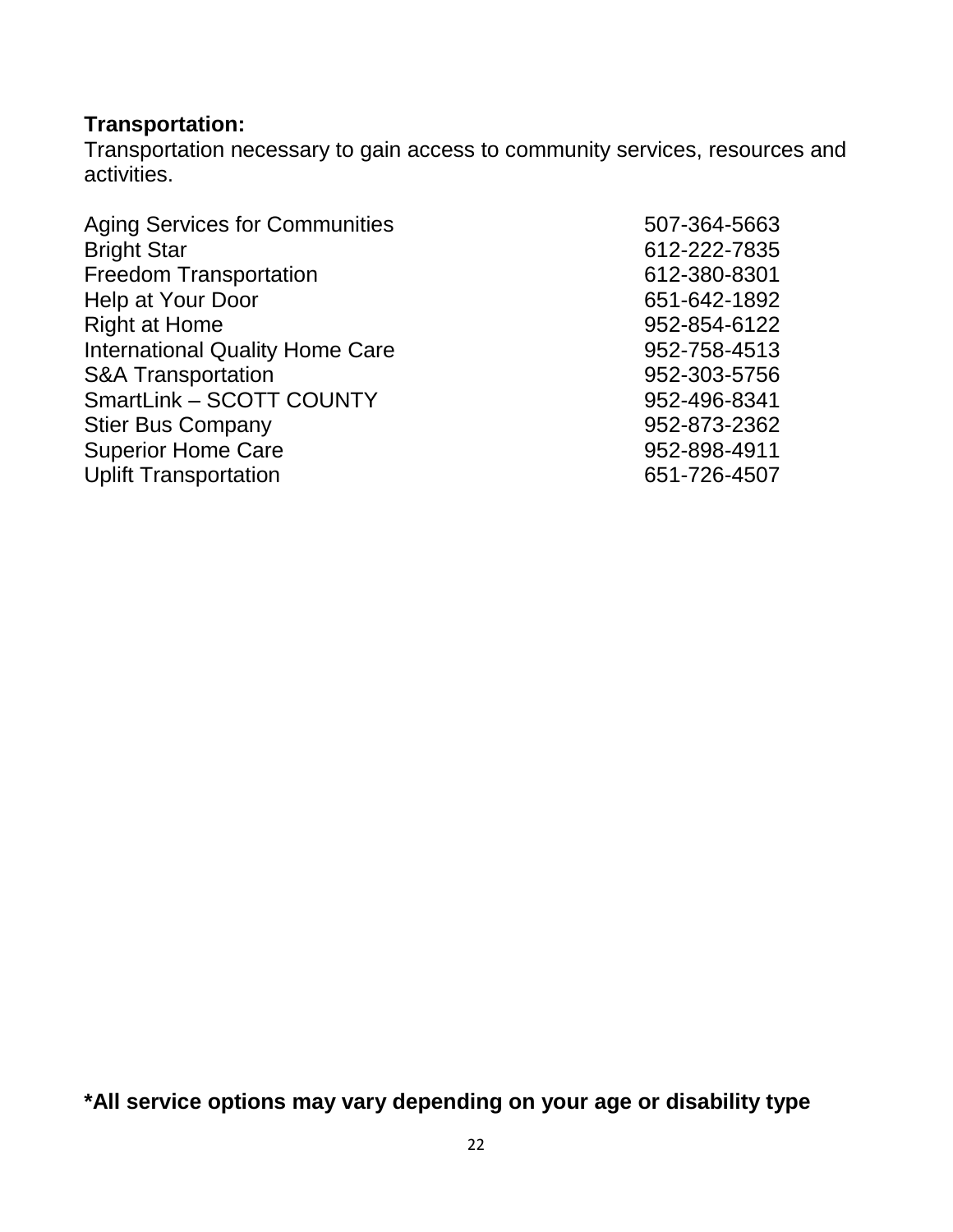#### **Advocacy/Legal:**

| <b>MN Disability Law Center</b>                    | 612-332-1441   |
|----------------------------------------------------|----------------|
| <b>MN Office of Health Facilities Complaints</b>   | 651-201-4201   |
|                                                    | 1-800-369-7994 |
| <b>MN Senior Federation</b>                        | 320-253-3257   |
| Office of Ombudsmen for Older Minnesotans          | 1-800-657-3591 |
|                                                    | 952-476-3567   |
| Office of Ombudsmen for Mental Health/Disabilities | 1-651-345-2335 |
| AARP - American Association for Retired Persons    | 952-858-9040   |
| Metropolitan Area Agency on Aging (MAAA)           | 651-641-8612   |
| <b>Office of the Attorney General</b>              | 651-296-3353   |
| Senior Legal Assistance                            | 651-224-7301   |
| <b>Disability HUB MN</b>                           | 1-866-333-2466 |
| <b>Southern MN Regional Legal Services</b>         | 952-402-9890   |
| <b>Legal Aid Serving Scott County</b>              | 651-222-4731   |
| <b>Scott County Law Library</b>                    | 952-496-8713   |
| <b>Scott County Divorce Clinic</b>                 | 651-222-4731   |
| <b>Volunteer Lawyers Network</b>                   | 612-752-6655   |
|                                                    |                |

#### **Caregiver Support/ Support Groups**

| 1-800-232-0851 |
|----------------|
| 651-215-2246   |
| 612-625-1790   |
| 651-917-4640   |
| 651-431-2500   |
| 952-445-7751   |
|                |

#### **CAP Agency** 952-496-2125

The CAP Agency is a private, non-profit organization serving individuals and families of all ages living in Scott, Carver, and Dakota Counties. For more information on the follow programs for seniors, and other CAP Agency programs, contact CAP Agency at 952-496-2125 and/or visit our web site at www.capagency.org.

- Senior Dining
- Home Delivered Meals
- CHORE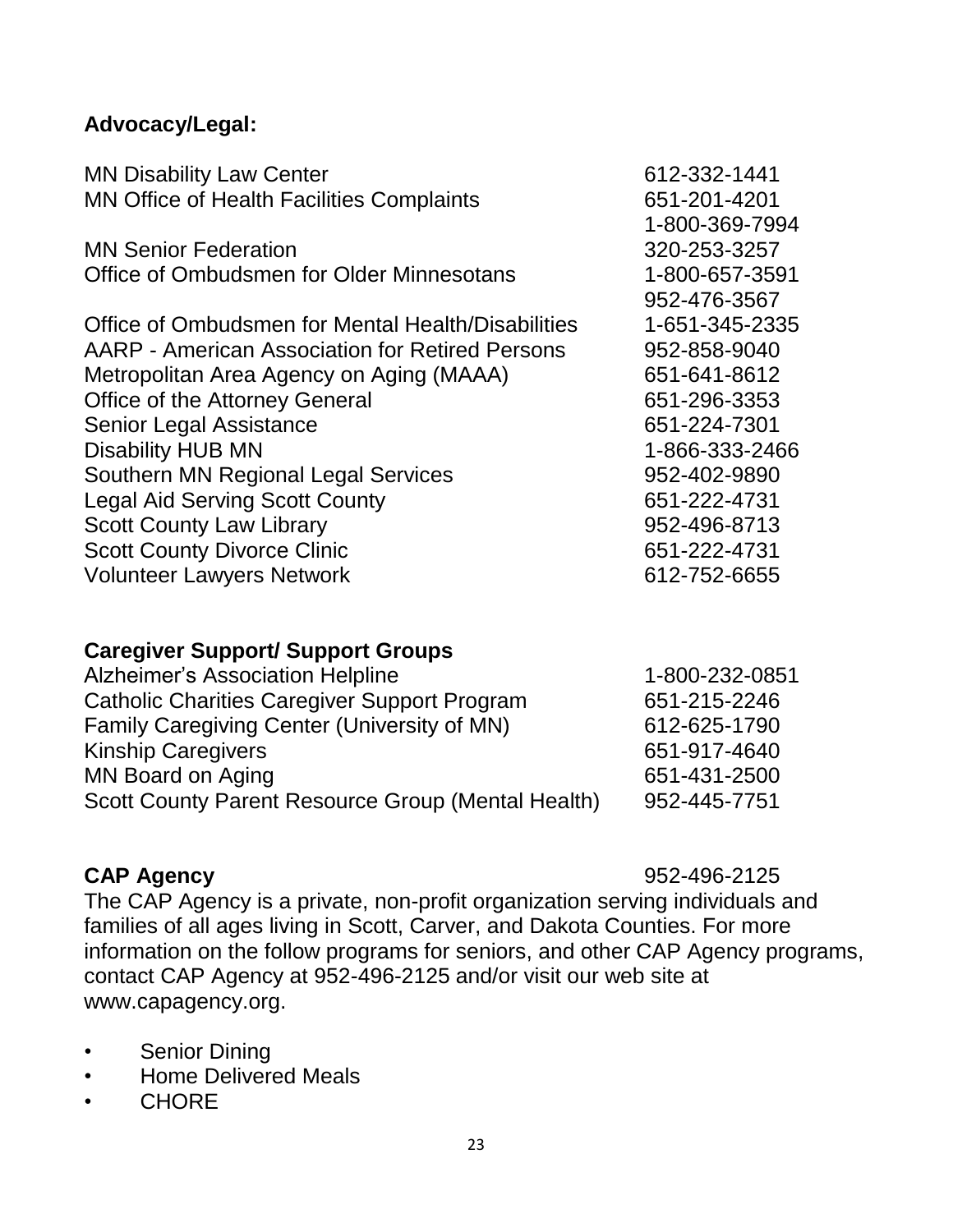- Weatherization
- Thrift Store
- Emergency Services
- Energy Assistance
- Food Shelf
- Information and Referral
- Housing
- Volunteer Opportunities

#### **Clinics**

| Allina Medical Clinic Crossroads          | 952-496-6700 |
|-------------------------------------------|--------------|
|                                           |              |
| <b>Allina Medical Clinic Shakopee</b>     | 952-428-3535 |
| Allina Health Savage Clinic               | 952-428-0200 |
| <b>Belle Plaine Clinic</b>                | 952-873-2276 |
| <b>Fairview Clinic Savage</b>             | 952-226-9500 |
| <b>Fairview Ridge Valley Clinic</b>       | 952-226-2600 |
| <b>Family Health Medical Clinic</b>       | 952-461-5200 |
| Mayo Clinic Health System                 | 952-758-4461 |
| <b>Parkview Medical Clinic</b>            | 952-758-2535 |
| <b>Park Nicollet - Prior Lake</b>         | 952-993-7750 |
| <b>Park Nicollet Shakopee</b>             | 952-993-7750 |
| <b>St. Francis Health Services Jordan</b> | 952-428-1200 |
| <b>Shakopee VA Clinic</b>                 | 952-445-4070 |
| <b>Free/ Low Cost Clinics</b>             |              |
| <b>Planned Parenthood</b>                 | 952-653-4499 |
| <b>River Valley Nursing Center</b>        | 952-496-8669 |
| <b>Scott County Mobile Health Clinic</b>  | 952-496-8555 |
| <b>Shakopee Dakota Clinic</b>             | 952-496-6150 |
| St. Mary's Health Clinics                 | 651-287-7777 |
|                                           |              |
| <b>Dental Providers</b>                   |              |

#### CAP Agency - Children's Dental Care Clinic 1-866-543-6009 Dental Associates – Savage \*MA PROVIDER 952-440-2292 University of MN Dental School \*MA PROVIDER 612-625-2495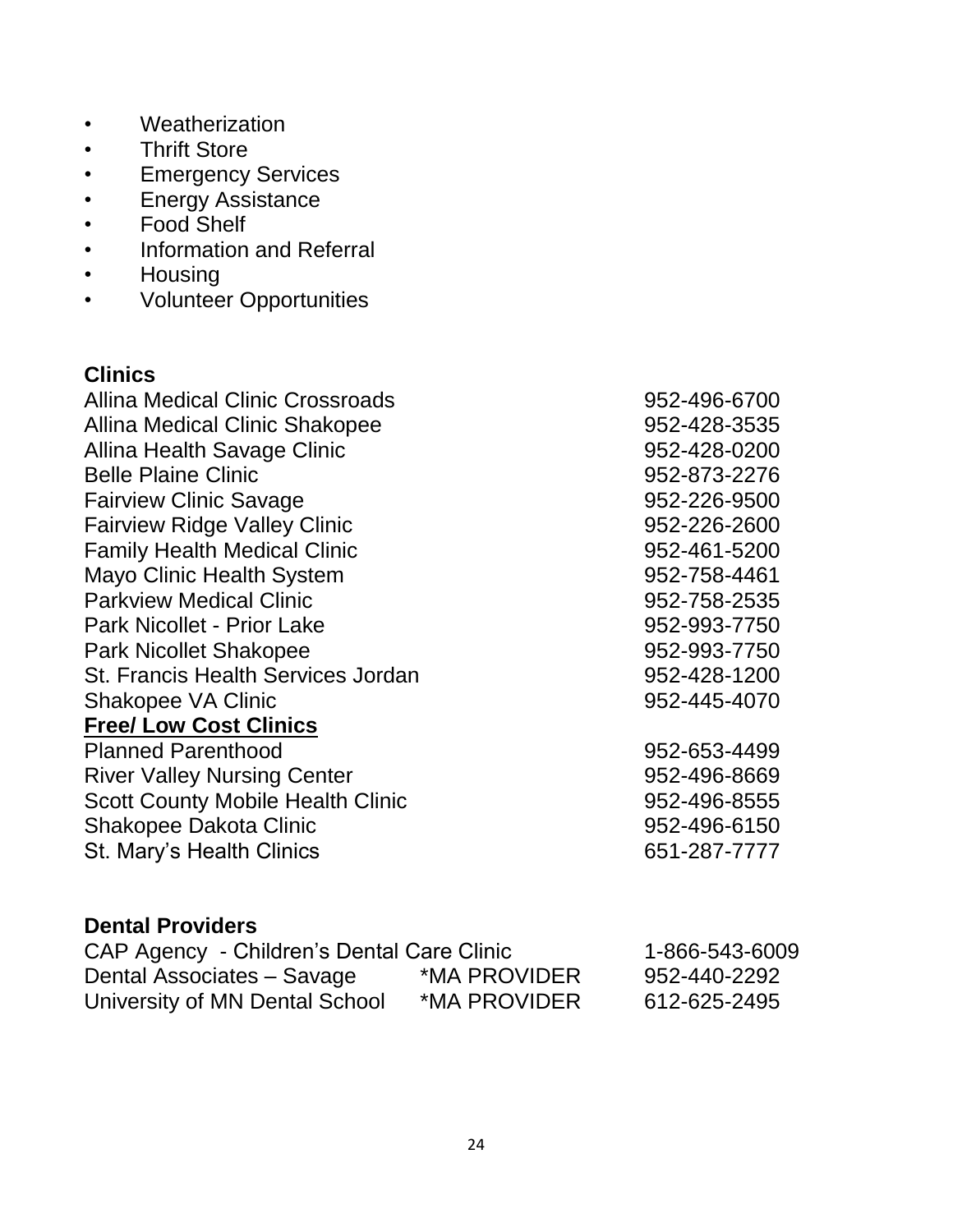#### **Food Shelves & Support**

| Fare for All                                  | 763-450-3880 |
|-----------------------------------------------|--------------|
| Adoration Food Shelf - Savage                 | 612-282-7293 |
| CAP Agency - Shakopee                         | 952-496-2125 |
| Jordan Area Food Shelf                        | 952-564-4718 |
| Peace Center – New Prague                     | 952-758-4688 |
| Ruby's Pantry - Savage                        | 952-894-5394 |
| St. John's Catholic Church - Belle Plaine     | 952-873-4390 |
| Loaves and Fishes - Community Meal - Shakopee | 612-377-9810 |
|                                               |              |

#### **Geriatric Behavioral Services & Evaluation**

| 651-232-2760 |
|--------------|
| 651-528-8183 |
| 651-404-1360 |
| 612-672-2736 |
| 952-442-7808 |
|              |

#### **Guardianship**

Jaspers, Moriarty & Wetherille, P.A. 61 and 1952-445-2817

#### **Hearing Services and Providers**

| <b>Minnesota Deaf Blind Association</b>    |
|--------------------------------------------|
| Deaf Blind Services Minnesota              |
| Deaf and Hard of Hearing Office (Regional) |

CAPTEL Phones 800-233-9130 Minnesota Relay (TED Program) 800-657-3663

#### **Helping Organizations**

AARP 952-858-9040 Alcoholics Anonymous **1952-922-0880** Alzheimer's Association **1-800-232-0851** American Diabetes Association 1-800-342-2383 American Heart Association 1-800-242-8721

651-647-6564 612-362-8454 651-431-5940 651-964-1514 VP 888-206-6513 TTY 866-635-0082 VP 888-206-6555 TTY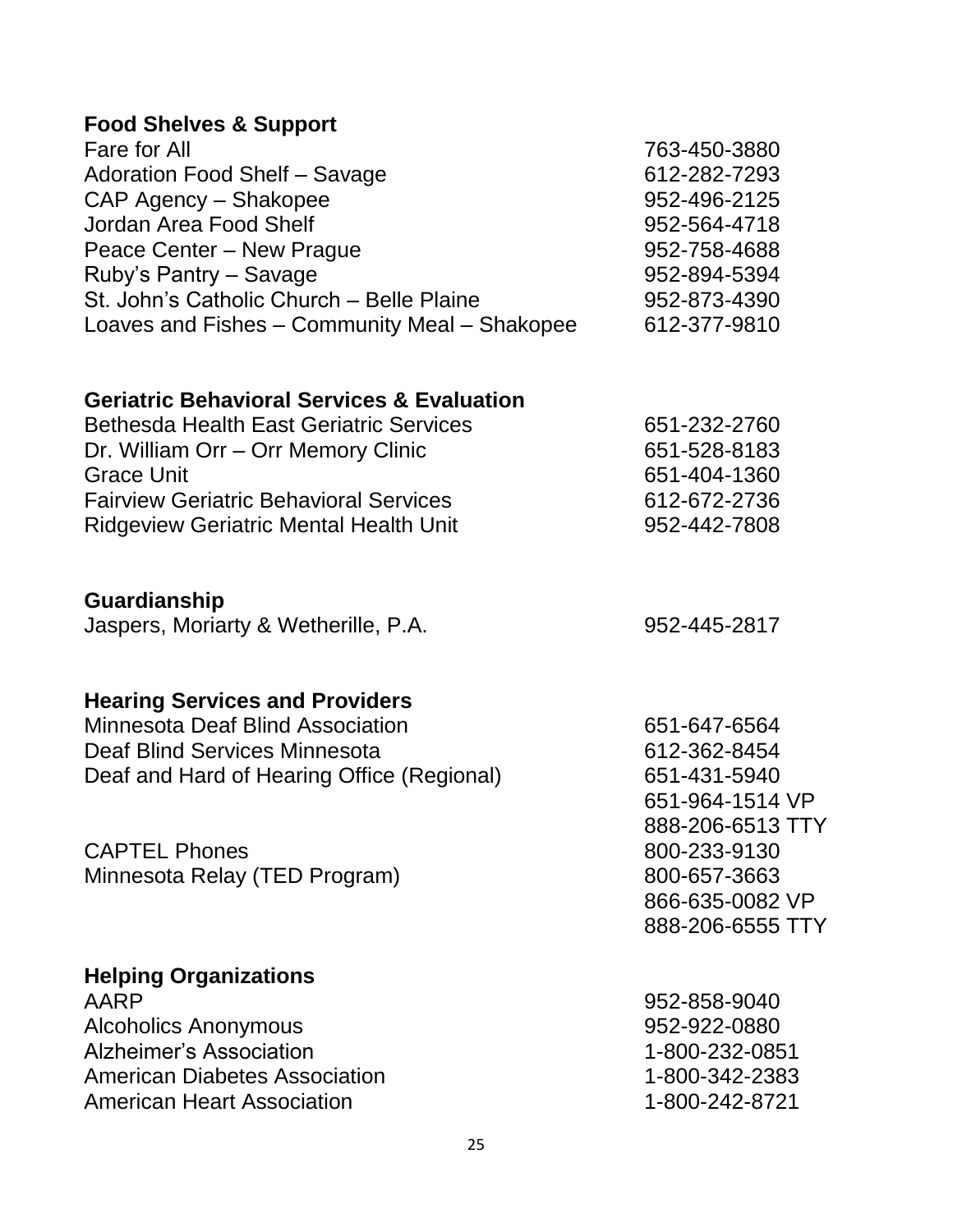| <b>Arthritis Foundation Minnesota Chapter</b><br><b>CAP Agency</b> | 1-800-333-1380<br>952-496-2125 |
|--------------------------------------------------------------------|--------------------------------|
| <b>Courage Center</b>                                              | 763-588-0811                   |
| F.I.S.H. Network (by referral only)                                | 952-440-3600                   |
| Fraser                                                             | 612-861-1688                   |
| <b>Head Start</b>                                                  | 952-496-2125                   |
| <b>Lutheran Social Services</b>                                    | 612-879-5200                   |
| <b>Minnesota Stroke Association</b>                                | 763-553-0088                   |
| Gentle Transitions (packing/moving – takes waivers)                | 952-944-1028                   |
| Minnesota Brain Injury Alliance                                    | 612-378-2742                   |
| <b>Rose's Daughters</b>                                            | 612-330-3772                   |
| National MS Society, MN Chapter                                    | 1-800-582-5296                 |
| <b>PACER Center</b>                                                | 952-838-9000                   |
| Parkinson's Association of MN                                      | 763-545-1272                   |
| <b>Struthers Parkinson's Center</b>                                | 952-993-5495                   |
| Senior LinkAge Line                                                | 1-800-333-2433                 |
| Southern Valley Alliance for Battered Women                        | 952-873-4214                   |
| <b>Social Security Administration</b>                              | 1-800-772-1213                 |
| <b>Veterans Assistance</b>                                         | 952-496-8175                   |
| Veterans Linkage Line                                              | 1-888-546-5838                 |
|                                                                    |                                |

# **Hoarding Help Resources**

| 612-605-8366 |
|--------------|
| 612-643-0911 |
| 952-445-5233 |
| 952-223-5711 |
|              |

# **Homeless / Shelter Resources**

| 612-522-1690 |
|--------------|
| 612-377-8800 |
| 952-891-7171 |
| 952-496-2125 |
| 651-675-4400 |
| 952-448-7715 |
| 952-402-9022 |
| 651-554-3270 |
| 651-456-9110 |
| 952-230-2930 |
|              |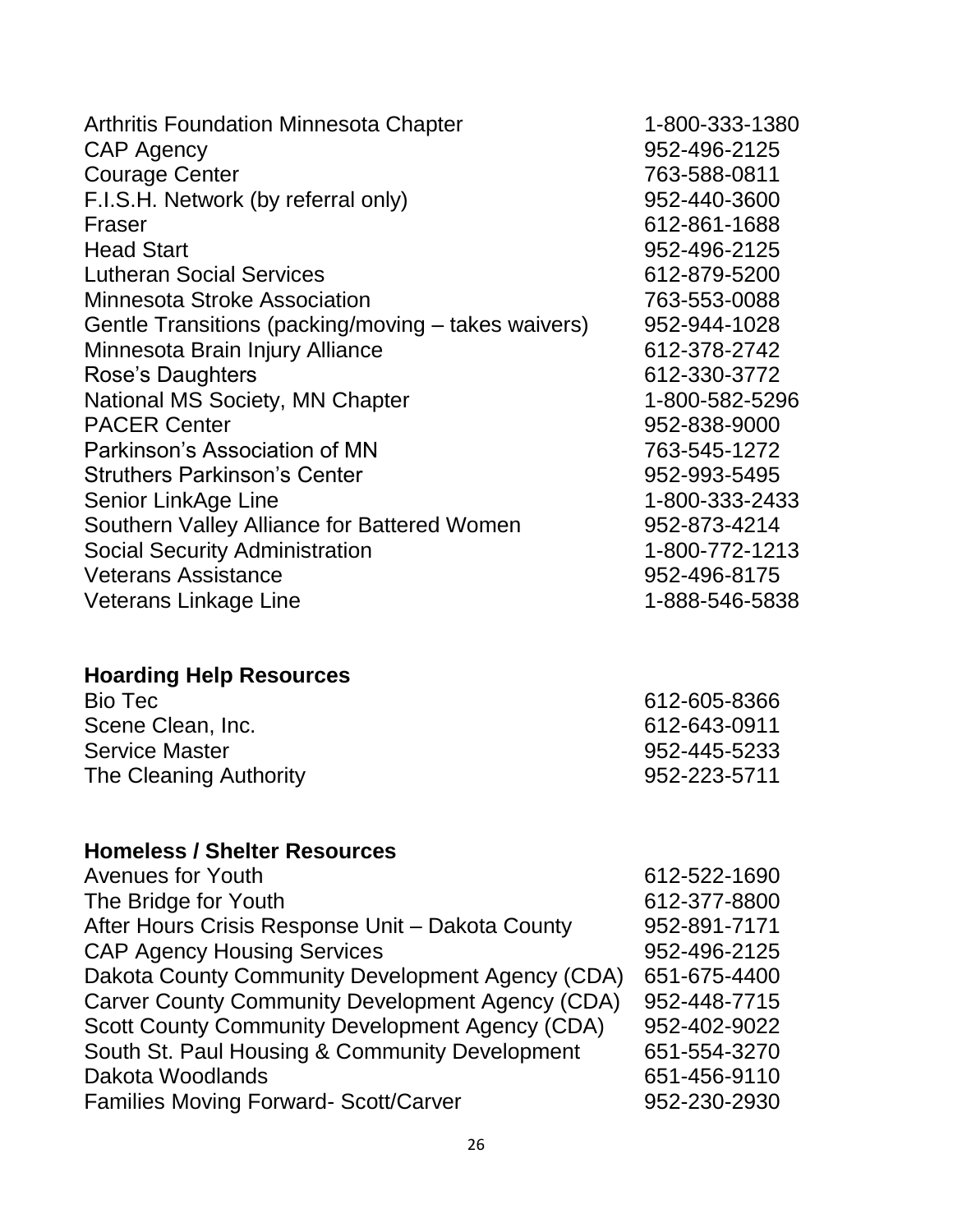| Habitat for Humanity - Minneapolis<br>Housing Crisis Intake Line-Dakota County Residents<br><b>Lutheran Social Services Housing Services</b><br><b>Metro Shelter Hotline 211</b>                                                                                                                                                                                                                                                                       |                      | 612-331-4090<br>651-554-5751<br>612-871-0354<br>888-234-1329                                                                                                                                                 |
|--------------------------------------------------------------------------------------------------------------------------------------------------------------------------------------------------------------------------------------------------------------------------------------------------------------------------------------------------------------------------------------------------------------------------------------------------------|----------------------|--------------------------------------------------------------------------------------------------------------------------------------------------------------------------------------------------------------|
| <b>Hospice</b><br>Allina Home Care and Hospice<br>Asera Care<br><b>Bright Star</b><br><b>Fairview Home Care and Hospice</b><br><b>Health Partners Hospice and Pallitive Care</b><br><b>Heartland Home Health Care and Hospice</b><br>N.C. Little Memorial Hospice<br>Hospice of the Twin Cities<br>Minnesota Hospice<br><b>Optage Hospice</b><br><b>Park Nicollet Methodist Hospice</b><br><b>Ridgeview Home Care and Hospice</b><br>St. Croix Hospice |                      | 651-635-9173<br>952 943-0009<br>612-222-7835<br>612-728-2468<br>952-883-6877<br>651-633-6522<br>952-928-9394<br>952-928-9394<br>952-898-1022<br>651-746-8200<br>952-993-6087<br>952-442-6030<br>855-278-2764 |
| <b>Hospitals</b><br>Children's Minnesota<br>Gillette Children's Specialty HealthCare<br>Mayo Clinic Health System<br>St. Francis Regional Medical Center<br><b>Ridgeview 212 Medical Center</b><br><b>Ridgeview Medical Center Waconia</b><br><b>Fairview Ridges Burnsville</b><br><b>Park Nicollet Methodist Hospital</b><br><b>Shriner's Hospital for Children</b>                                                                                   |                      | 612-813-6000<br>651-291-2848<br>952-758-4431<br>952-428-3000<br>952-361-2447<br>952-442-2191<br>952-892-2000<br>952-993-5000<br>612-596-6100                                                                 |
| <b>Housing / Apartments</b><br><b>Scott County Community Development Agency (CDA)</b>                                                                                                                                                                                                                                                                                                                                                                  |                      | 952-402-9022                                                                                                                                                                                                 |
| <b>Market Rate Apartments</b><br>Brentwood Court 55+ Apts.<br><b>Phillip's Square</b>                                                                                                                                                                                                                                                                                                                                                                  | Jordan<br>New Prague | 952-492-3406<br>952-758-4610                                                                                                                                                                                 |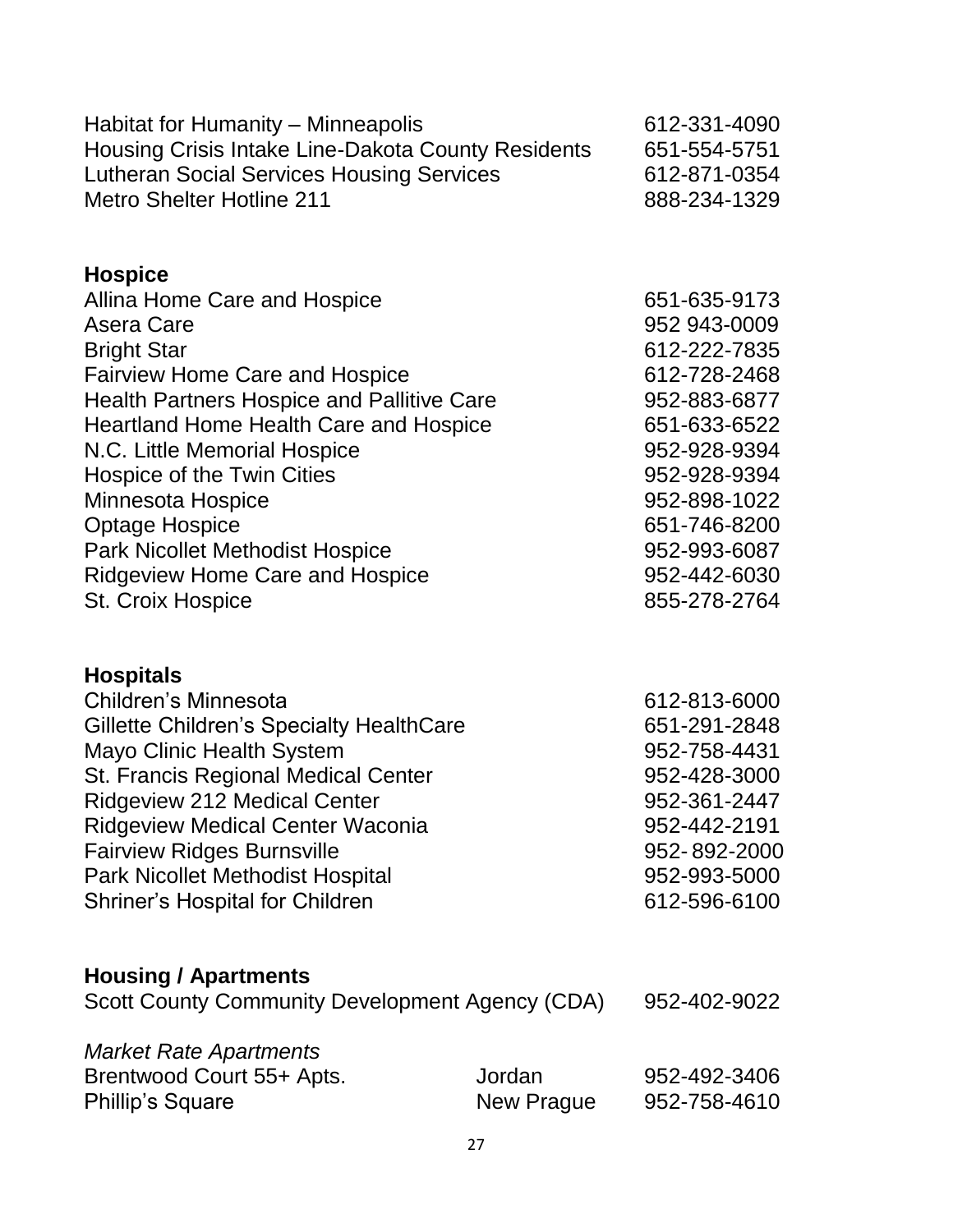| <b>Queen's Court</b><br><b>Creekside Commons</b><br><b>Grainwood Senior Living</b><br><b>New Perspectives</b><br><b>McKenna Crossing</b><br><b>Cherrywood Pointe</b><br>The Hamilton<br><b>Glendale Place</b><br>The Henderson<br><b>River City Apartments</b><br><b>Northridge Court</b> | New Prague<br><b>Prior Lake</b><br><b>Prior Lake</b><br><b>Prior Lake</b><br><b>Prior Lake</b><br>Savage<br>Savage<br>Savage<br>Shakopee<br>Shakopee<br><b>Shakopee</b> | 952-758-4431<br>952-226-3714<br>952-403-1280<br>952-226-9206<br>952-230-3300<br>952-808-8725<br>952-890-8533<br>952-403-9266<br>952-737-4000<br>952-445-5107<br>952-445-8820 |
|-------------------------------------------------------------------------------------------------------------------------------------------------------------------------------------------------------------------------------------------------------------------------------------------|-------------------------------------------------------------------------------------------------------------------------------------------------------------------------|------------------------------------------------------------------------------------------------------------------------------------------------------------------------------|
| Subsidized / Income Based Housing<br><b>Cardinal Ridge Apartments</b><br><b>Schule Haus</b><br><b>Halter Creek Apartments</b><br><b>Liberty Park</b><br>Millpond<br><b>Prior Manor</b><br>Lynn Court<br>Levee Drive Apartments<br><b>Village Apartments</b>                               | <b>Belle Plaine</b><br>Jordan<br><b>New Prague</b><br><b>New Prague</b><br><b>New Prague</b><br><b>Prior Lake</b><br>Savage<br>Shakopee<br>Shakopee                     | 952-873-6215<br>952-492-2084<br>507-345-1290<br>952-758-4991<br>952-758-4333<br>952-447-8855<br>952-894-4719<br>952-445-2001<br>612-869-0180                                 |
| <b>LGBTQ Resources</b><br><b>Avenues for Youth</b><br>The Bridge for Youth<br>Face to Face<br><b>Outfront MN-LGBTQ</b><br>University of Minnesota LGBT Ally Program                                                                                                                       |                                                                                                                                                                         | 612-522-1690<br>612-377-8800<br>651-772-5555<br>612-822-0127<br>612-625-0537                                                                                                 |
| <b>Mental Health Resources</b><br>Alliance Health Care*<br>Associated Clinic of Psychology* /**<br><b>Behavioral Dimensions Inc.**</b><br>Behavior Therapy Solutions of MN <sup>**</sup><br><b>BHSI</b><br><b>Carver-Scott Crisis Program</b><br>Cedar House*                             |                                                                                                                                                                         | 651-895-8030<br>612-925-6033<br>952-814-0207<br>651-328-6280<br>651-769-6500<br>952-442-7601<br>507-334-1983                                                                 |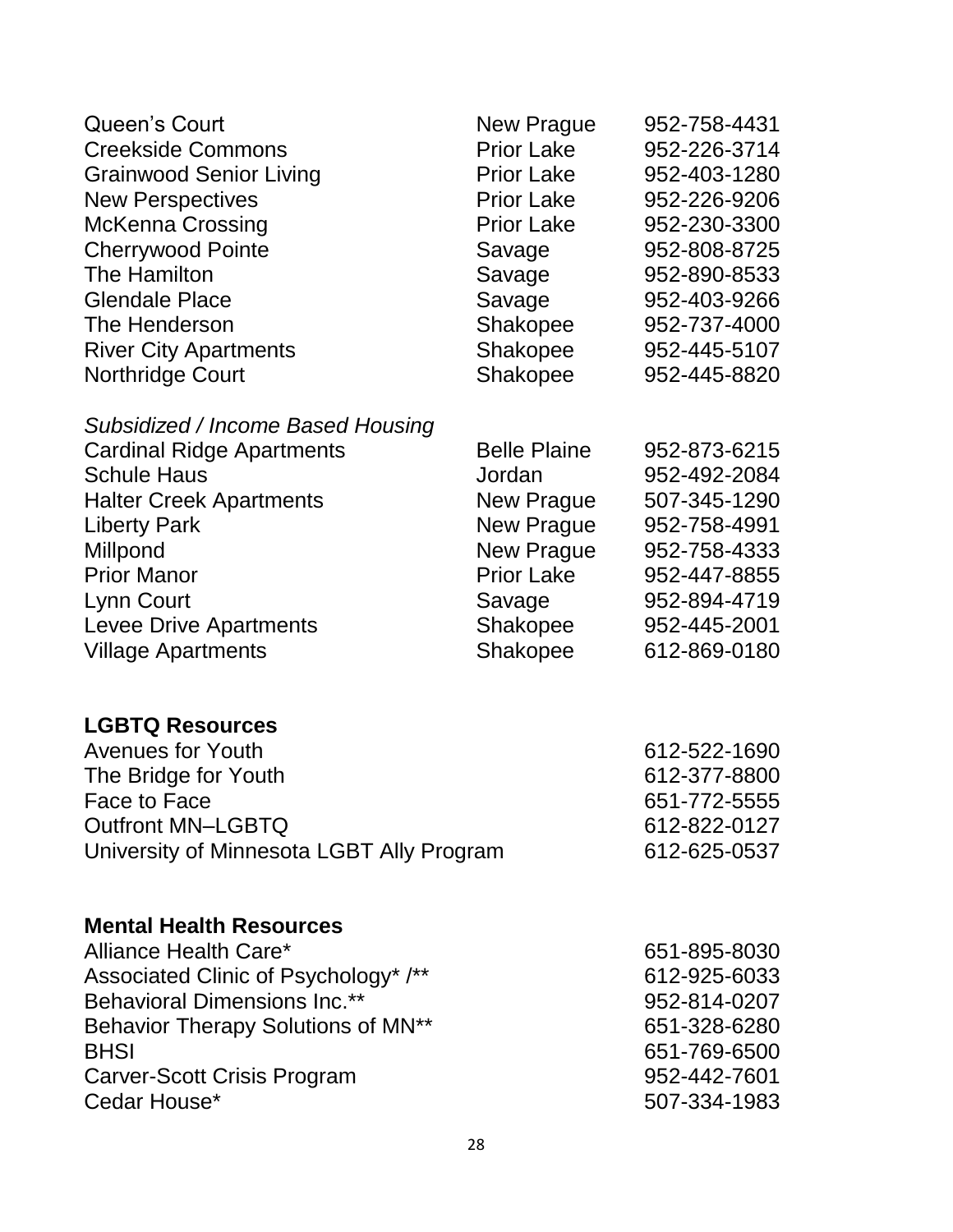| Family Adolescents Children Therapy**                           | 651-379-9800 |
|-----------------------------------------------------------------|--------------|
| <b>Family Innovations Inc.**</b>                                | 763-421-5535 |
| <b>Family Support Services Inc.*</b>                            | 651-628-4993 |
| <b>Fraser Child And Family Center**</b>                         | 612-331-9413 |
| <b>Kindred Family Focus Inc.**</b>                              | 763-271-1676 |
| LIFE Midwest Inc.**                                             | 612-925-8365 |
| Lutheran Social Services of MN <sup>**</sup>                    | 651-642-5990 |
| Minnesota Autism Center**                                       | 952-767-4200 |
| Nystrom and Associates**                                        | 952-746-2522 |
| <b>Options Family and Behavior Services*</b>                    | 952-564-3000 |
| Partners In Excellence**                                        | 952-746-5350 |
| <b>River Valley</b>                                             | 952-746-7664 |
| Scott County Adult / Children's Mental Health Dept.             |              |
| (Case Management Services)                                      | 952-496-8959 |
| <b>Scott County Mental Health Center**</b>                      | 952-445-7751 |
| Secure Base Counseling Center**                                 | 507-301-3412 |
| <b>Stepping Stones Counseling, LLC</b>                          | 507-530-3852 |
| Veteran's Clinic Shakopee                                       | 952-445-4070 |
| *ARMHS Providers (Adult Rehabilitative Mental Health Services)  |              |
| **CTSS Providers (Children's Therapeutic Services and Supports) |              |

# **Nursing Homes / Rehabilitation Centers**

| Augustana Health Care Center        | <b>Apple Valley</b> | 952-236-2000 |
|-------------------------------------|---------------------|--------------|
| <b>Auburn Home</b>                  | Waconia             | 952-442-2546 |
| <b>Auburn Manor</b>                 | Chaska              | 952-448-9303 |
| <b>Castle Ridge</b>                 | <b>Eden Prairie</b> | 952-942-2100 |
| The Colony at Eden Prairie          | <b>Eden Prairie</b> | 952-828-9500 |
| <b>Ebeneezer Ridges Care Center</b> | <b>Burnsville</b>   | 952-898-8400 |
| <b>Good Samaritan Society</b>       | Waconia             | 952-442-5111 |
| The Lutheran Home                   | <b>Belle Plaine</b> | 952-873-2215 |
| <b>Friendship Manor</b>             | Shakopee            | 952-445-4155 |
| <b>Mala Strana</b>                  | <b>New Prague</b>   | 952-758-2511 |
| <b>Minnesota Masonic Homes</b>      | Bloomington         | 952-948-7000 |
| <b>Martin Luther Campus</b>         | Bloomington         | 952-888-7751 |
| St. Gertrude's                      | Shakopee            | 952-233-4400 |
| <b>Veterans Home</b>                | <b>Minneapolis</b>  | 612-548-5700 |
|                                     |                     |              |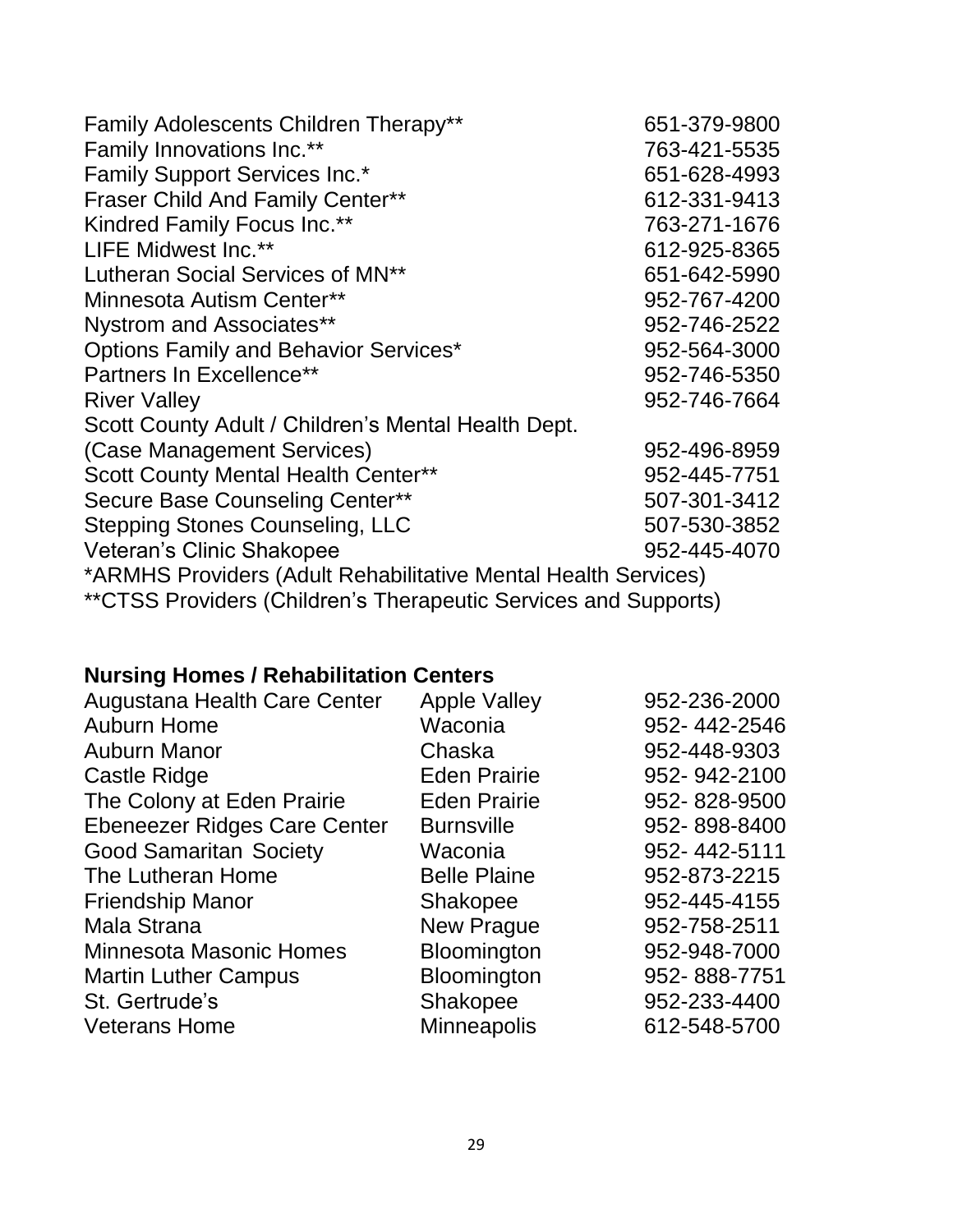# **Pet Resources (For Low Income Individuals)**

| Scott/ Carver Humane Society              | 952-368-3553 |
|-------------------------------------------|--------------|
| <b>MPLS Humane Society</b>                | 952-435-7738 |
| <b>Banfield Pet Hospital (Savage)</b>     | 952-226-3220 |
| MN Snap – Spay and Neuter Assistance      | 612-720-8236 |
| Mission Animal Hospital (Eden Prairie)    | 952-938-1237 |
| Animal Care Foundation of Hennepin County | 763-529-5060 |
| People and Pets Together                  | 612-722-9998 |
| <b>Kindest Cut</b>                        | 763-489-7729 |
| Sheer Elegance Pet Grooming (St. Paul)    | 651-528-1157 |
|                                           |              |

# **Representative Payee Services**

| A & G BUSINESS SERVICES LLC              | 612-231-6800   |
|------------------------------------------|----------------|
| <b>J.T.KITT SOCIETY</b>                  | 651-407-0526   |
| <b>IMOLE</b>                             | 612-827-2099   |
| KC FINANCIAL MANAGEMENT INC.             | 612-532-8810   |
| EMI                                      | 763-420-6000   |
| <b>SKYLINE SUPPORT SERVICES</b>          | 507-327-9282   |
| <b>GREENLEAF</b>                         | 1-877-788-2007 |
| <b>PRACTICAL REP PAYEE SERVICES INC.</b> | 952-657-2879   |
|                                          |                |

# **Scott County Health and Human Services**

| Main Number                              | 952-445-7751 |
|------------------------------------------|--------------|
| <b>Financial Assistance</b>              | 952-496-8686 |
| <b>Scott County Mental Health Center</b> | 952-445-7751 |
| <b>Scott County Public Health</b>        | 952-496-8555 |

#### **Senior Clubs**

| <b>Cardinal Ridge</b>     | 952-873-6215 |
|---------------------------|--------------|
| <b>Schule Haus</b>        | 952-492-2208 |
| Library                   | 952-496-8030 |
| <b>Senior Club</b>        | 952-758-2652 |
| Club Prior / Library      | 952-447-9783 |
| <b>Savage Social Club</b> | 952-440-2733 |
| Sakpe ti Lounge (Seniors) | 952-233-9500 |
|                           |              |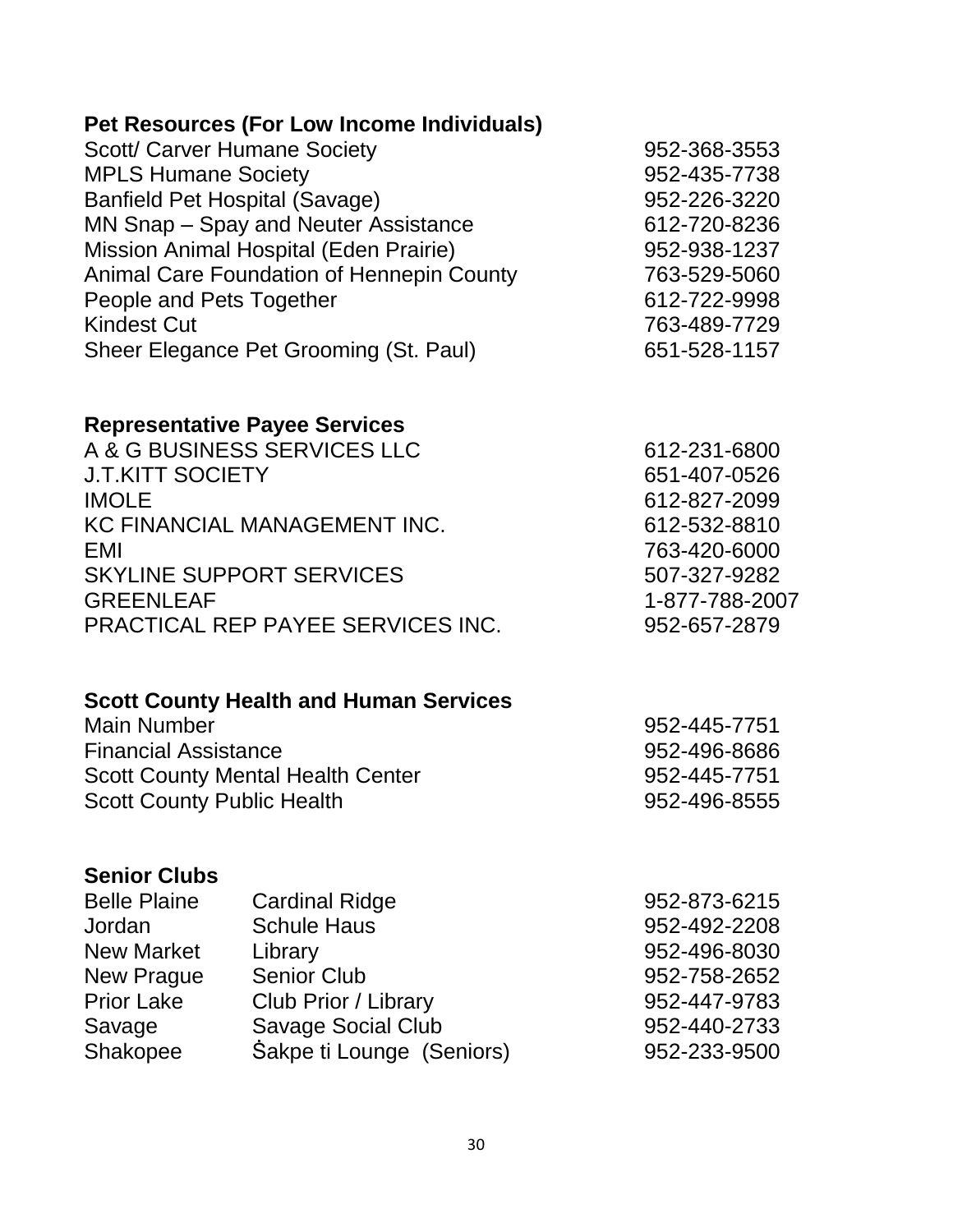| <b>Senior Employment</b><br><b>Scott County Senior Employment Program</b><br><b>Scott County Career Force Center</b>                                                                                                                                                                                                                                                                                                                                  | 952-496-8686<br>952-496-8686                                                                                                                                                                                                                 |
|-------------------------------------------------------------------------------------------------------------------------------------------------------------------------------------------------------------------------------------------------------------------------------------------------------------------------------------------------------------------------------------------------------------------------------------------------------|----------------------------------------------------------------------------------------------------------------------------------------------------------------------------------------------------------------------------------------------|
| <b>Service Animals</b><br><b>Can Do Canines</b><br><b>Helping Paws</b><br>Neuman K9 Academy<br>Paw PADS Assistance Dogs<br><b>Pawsitivity Service Dogs</b><br>PAWS for Independence                                                                                                                                                                                                                                                                   | 763-331-3000<br>952-988-9359<br>651-653-3770<br>612-643-5671<br>651-321-3647<br>608-797-2410                                                                                                                                                 |
| <b>Suicide Prevention</b><br>Carver/Scott Mental Health Crisis Line 24 Hour<br><b>Crisis Connection</b><br>Crisis Intervention Center (HCMC)<br>Crisis Response Unit (Dakota County)<br><b>Emergency Social Service Crisis Line</b><br><b>Suicide Prevention (United Way)</b><br><b>Suicide Hotline</b>                                                                                                                                               | 952-442-7601<br>866-379-6363<br>612-873-3161<br>952-891-7171<br>612-871-7676<br>1-800-273-8255<br>1-800-SUICIDE                                                                                                                              |
| <b>Support Groups</b><br><b>ADD/ADHD Connection Group</b><br>Alanon<br>Alcoholics Anonymous<br><b>Bridge for Youth</b><br><b>Cancer Education and Support Group</b><br><b>Catholic Charities Caregiver Support Program</b><br><b>Celebrate Recovery</b><br><b>Crisis Nursery</b><br>Fraser<br><b>Kinship Caregivers</b><br>Minnesota Brain Injury Alliance<br><b>NAMI</b><br>Overeaters Anonymous<br><b>PACER Center</b><br><b>Prairie Adult Care</b> | 612-965-3052<br>952-920-3963<br>952-922-0880<br>612-377-8800<br>952-428-2031<br>651-215-2246<br>952-447-0546<br>952-496-2125<br>612-861-1688<br>651-917-4640<br>612-378-2742<br>651-645-2948<br>952-445-1222<br>952-838-9000<br>952-949-3126 |